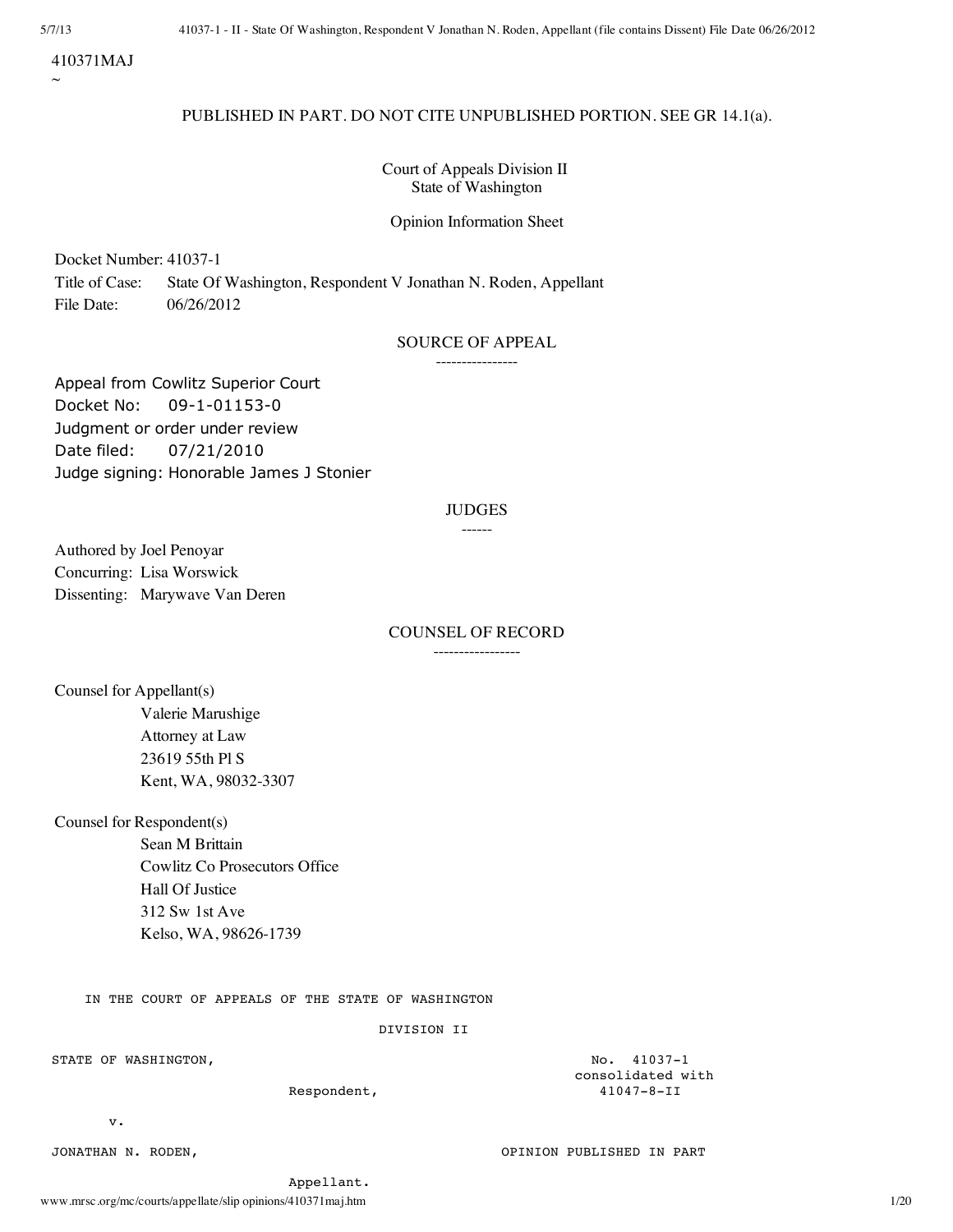Penoyar, J. ? A police detective acquired the iPhone1 of a suspected drug dealer. The detective looked through the iPhone?s contents and replied to a text message from Jonathan Roden stored on the iPhone. Through a series of text messages from the dealer?s phone, the detective and Roden arranged to meet for a drug transaction, which led to Roden?s conviction of attempted possession of heroin. He appeals this conviction, arguing that the detective violated Washington?s privacy act, chapter 9.73 RCW, by intercepting his private text messages to the dealer. Because Roden impliedly consented to the recording and/or interception of the text messages that he sent to the dealer?s iPhone, his argument fails.

Additionally, Roden appeals a conviction of possession of heroin arising from a separate incident. He argues that a police officer violated his Washington Constitution article I, section 7 and Fourth Amendment rights by conducting a warrantless search of a zippered bag in his vehicle. Because officer safety reasons justified the warrantless search, this argument also fails. Accordingly, we affirm both of Roden?s convictions.

1 The iPhone is a ?smartphone? with ?computer-like capabilities? that enables users to browse the Internet, to send and receive e-mails and text messages, and to take photographs, among many other functions. See, e.g., In re Synchronoss Sec. Litig., 705 F. Supp. 2d 367, 374 (D.N.J. 2010).

41037-1-II / 41047-8-II

#### FACTS

The State charged Roden in two separate cause numbers with attempted possession of heroin (superior court cause no. 09-1-01153-0) and with possession of heroin (superior court cause no. 10-1-00091-4). Roden stipulated that he committed both crimes. The trial court convicted him at a stipulated facts trial. Roden appeals.

#### ANALYSIS

### I. Washington?s Privacy Act

Roden argues that the detective?s interception of his text messages to a suspected drug dealer violated his rights under Washington?s privacy act, chapter 9.73 RCW. He does not raise any constitutional claims with regard to the detective?s actions. Because Roden impliedly consented to the recording of these text messages, this argument fails.

A. The Search

www.mrsc.org/mc/courts/appellate/slip opinions/410371maj.htm 2/20 On November 3, 2009, when Detective Kevin Sawyer arrived to begin his shift, several officers gave him an iPhone they had seized from Daniel Lee, who had been arrested earlier that day on drug charges.2 Sawyer spent about 5 or 10 minutes ?looking at some of the text messages? on the iPhone; he also looked to see ?who had been calling.? Report of Proceedings (RP) (Apr. 29, 2010) at 9. Many of the text messages that Lee?s iPhone had received and stored were from individuals who were seeking drugs from Lee. A text message from an individual identified as ?Z-Jon? read, ?I?ve got a hundred and thirty for the one-sixty I owe you from last night.? Clerk?s Papers (CP) (41037-1-II) at 24; RP (Apr. 29, 2010) at 11. Posing as Lee, 2 The basis of the officers? seizure of Lee?s iPhone (e.g. warrant, search incident to arrest,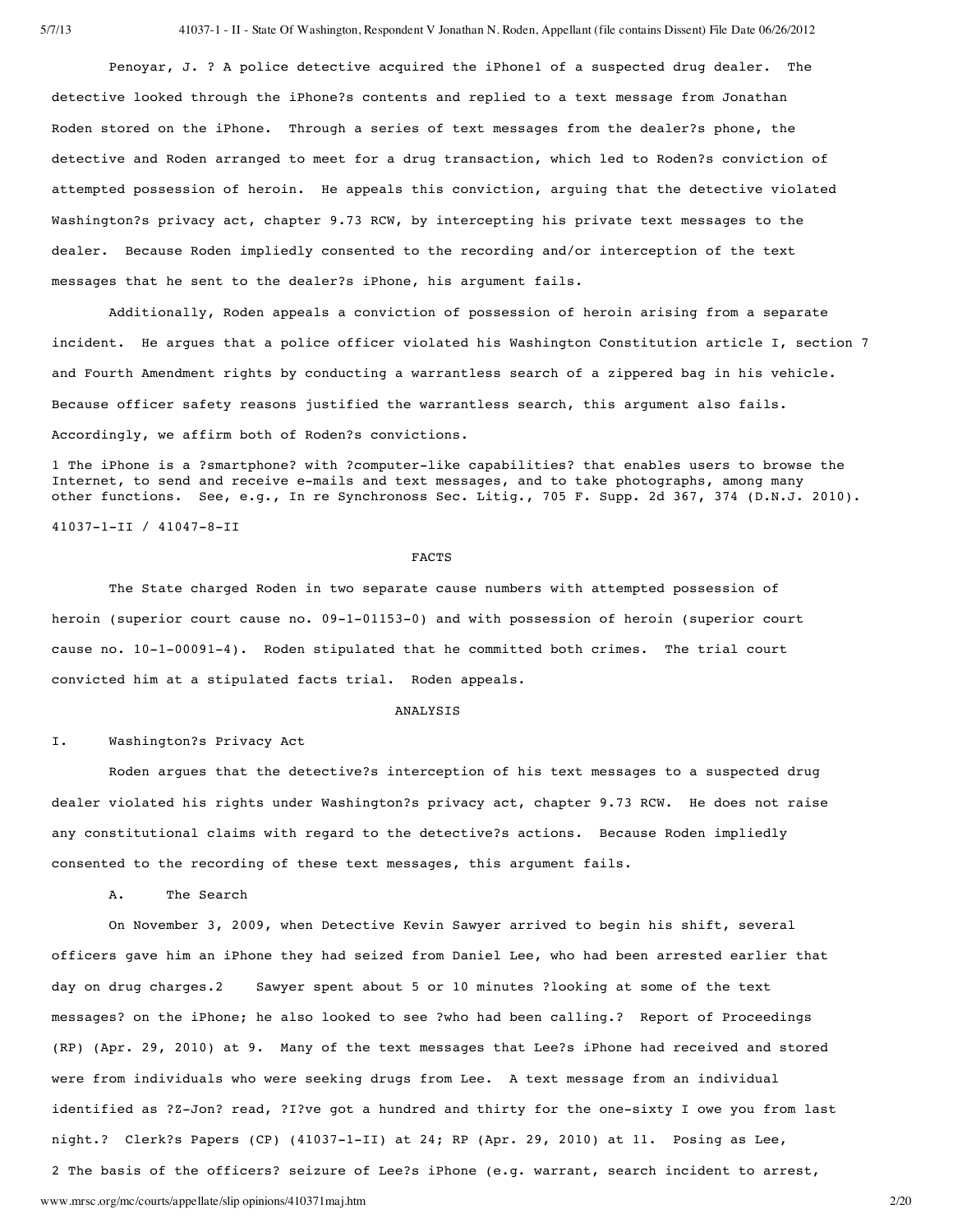booking/inventory search) is not clear from the record. Whether Lee?s iPhone was lawfully seized is not at issue in this case.

2

#### 41037-1-II / 41047-8-II

Sawyer sent Z-Jon a text message reply, asking him if he ?needed more.? RP (Apr. 29, 2010) at

11. Z-Jon responded:

Yeah, that would be cool. I still gotta sum [sic], but I could use some more. I prefer to just get a ball,[3] so I?m only payin? one eighty for it, instead of two Ts for two hundred, that way . . . it would be easier for any to get up.

RP (Apr. 29, 2010) at 11.

Eventually, through a series of text messages, Sawyer and Z-Jon agreed to meet at a local grocery store for a drug transaction. From the parking lot, Sawyer sent a text message to Z-Jon, asking him to identify his car. Z-Jon responded that he was in a maroon GMC truck. Sawyer observed the truck in the parking lot and arrested Roden.

Roden moved to suppress ?[t]he fact that text messages were exchanged and the content of those messages.? CP (41037-1-II) at 10. He asserted that Sawyer had violated RCW 9.73.030(1)(a), a provision of Washington?s privacy act, because he had ?clearly intercepted a private communication [that] was transmitted by a telephone without first obtaining the consent of Mr. Roden who was one of the participants in the communication.? CP (41037-1-II) at 9.

At the suppression hearing, Sawyer testified consistent with the facts above. The trial court denied Roden?s suppression motion. The trial court entered the following conclusions of law:

3. Under RCW 9.73, there is no reasonable expectation of privacy by a sender from different [sic] cell phone in a cell phone?s inbox, just as there is no reasonable expectation of privacy in a text message found in a telephone call message left on an answering machine that could be overheard by anyone.

4. Washington?s Privacy Act is broad; however, there was no violation in this instance. The Defendant?s motion to suppress is denied.

3

3 A ?ball? is ?a drug weight? equivalent to approximately 3.5 grams.

41037-1-II / 41047-8-II

CP (41037-1-II) at 25.

B. Roden Impliedly Consented to the Recording of the Text Messages

RCW 9.73.030(1)(a) states, in relevant part:

[I]t shall be unlawful for any individual . . . or the state of Washington, its agencies, and political subdivisions to intercept, or record any . . . [p]rivate communication transmitted by telephone . . . between two or more individuals between points within or without the state by any device electronic or otherwise designed to record and/or transmit said communication regardless how such device is powered or actuated, without first obtaining the consent of all the participants in the communication.

Any information obtained in violation of RCW 9.73.030(1)(a) is generally inadmissible in a criminal case. See RCW 9.73.050.

We engage in a four-pronged analysis to determine whether an individual has violated the

Act. State v. Christensen, 153 Wn.2d 186, 192, 102 P.3d 789 (2004). There must have been (1)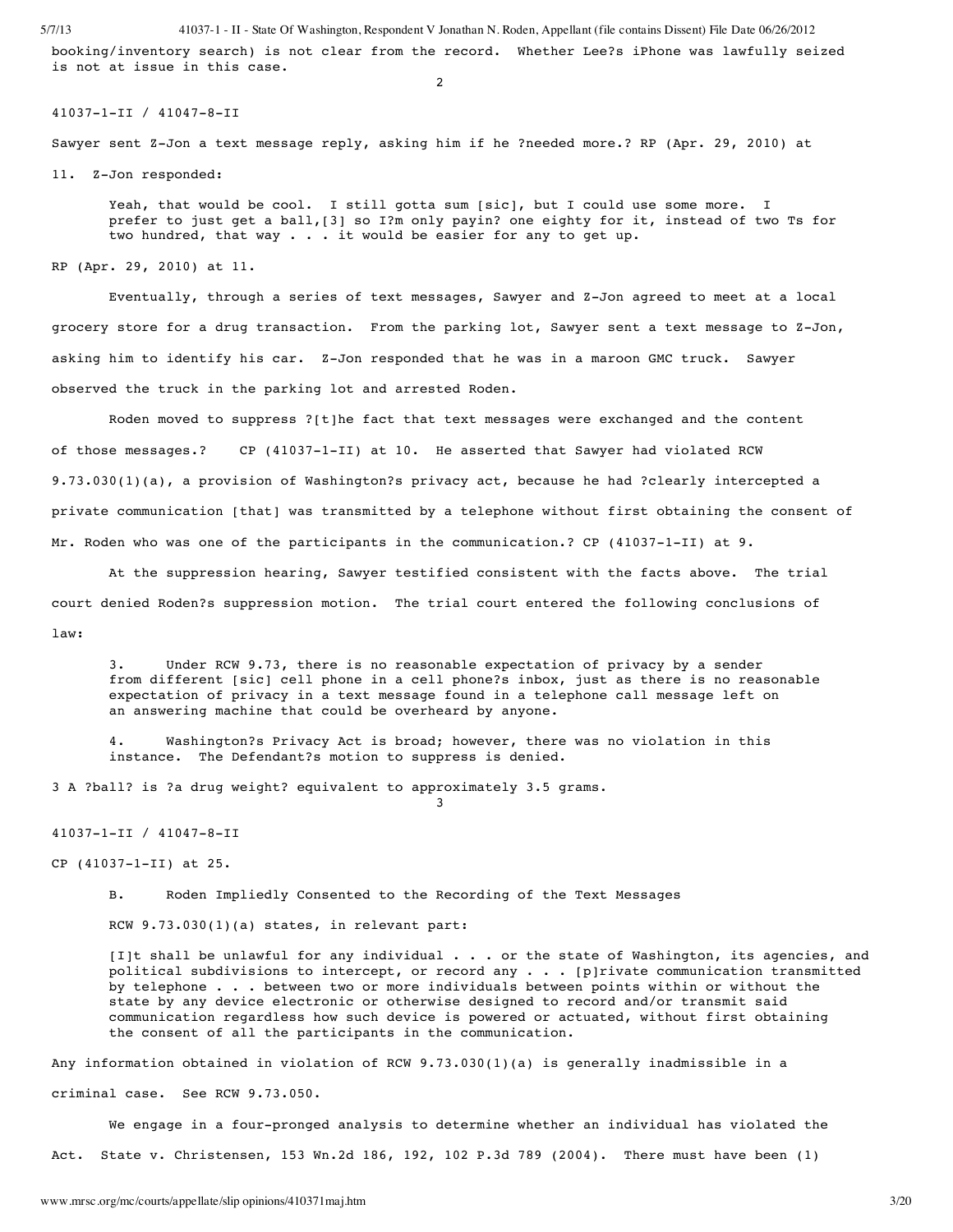5/7/13 41037-1 - II - State Of Washington, Respondent V Jonathan N. Roden, Appellant (file contains Dissent) File Date 06/26/2012 a private communication transmitted by a device, which was (2) intercepted by use of (3) a device designed to record and/or transmit, (4) without the consent of all parties to the private communication. Christensen, 153 Wn.2d at 192 (citing RCW 9.73.030).

?[W]hether a particular communication is private is generally a question of fact, but one that may be decided as a question of law if the facts are undisputed.? State v. Townsend, 147 Wn.2d 666, 673, 57 P.3d 255 (2002). Because the Act does not define ?private,? our Supreme Court has adopted the dictionary definition: ?belonging to one?s self . . . secret . . . intended only for the persons involved (a conversation) . . . holding a confidential relationship to something . . . a secret message: a private communication . . . secretly: not open or in public.? Townsend, 147 Wn.2d at 673 (internal quotation marks omitted) (quoting Kadoranian v. Bellingham Police Dep?t, 119 Wn.2d 178, 190, 829 P.2d 1061 (1992) (quoting State v. Forrester, 21 Wn. App. 855,

4

### 41037-1-II / 41047-8-II

861, 587 P.2d 179 (1978) (quoting Webster?s Third New International Dictionary (1969))).

A communication is private when (1) the communicating parties manifest a subjective intention that it be private and (2) that expectation is reasonable. Christensen, 153 Wn.2d at 193. Factors bearing on the reasonableness of the privacy expectation include the duration and subject matter of the communication, the location of the communication and the potential presence of third parties, and the role of the nonconsenting party and his or her relationship to the consenting party. Townsend, 147 Wn.2d at 673-74. But the mere possibility that interception of the communication is technologically feasible does not render public a communication that is otherwise private. Townsend, 147 Wn.2d at 674.

Townsend is instructive with regard to the issues of what constitutes a ?private communication? and what constitutes consent. There, police set up a sting operation after receiving tips that Donald Townsend was attempting to use his computer to arrange sexual liaisons with young girls. Townsend, 147 Wn.2d at 670. A police detective established an e-mail account with a screen name of ?ambergirl87,? a fictitious 13-year-old girl. Townsend, 147 Wn.2d at 670. Townsend began corresponding with ?Amber? via e-mail, asking to meet her and saying that he wanted to ?have fun? with her. Townsend, 147 Wn.2d at 670. In one e-mail, he asked ?Amber? to promise not to ?tell anyone about us.? Townsend, 147 Wn.2d at 670. The detective?s computer automatically stored these e-mail messages, which allowed the detective to read the messages at his leisure and to print them for use as evidence at a later time. Townsend, 147 Wn.2d at 670.

At Townsend?s request, the detective, under the guise of Amber, also set up an ICQ account to communicate with Townsend. Townsend, 147 Wn.2d at 670. ICQ is a software chat

5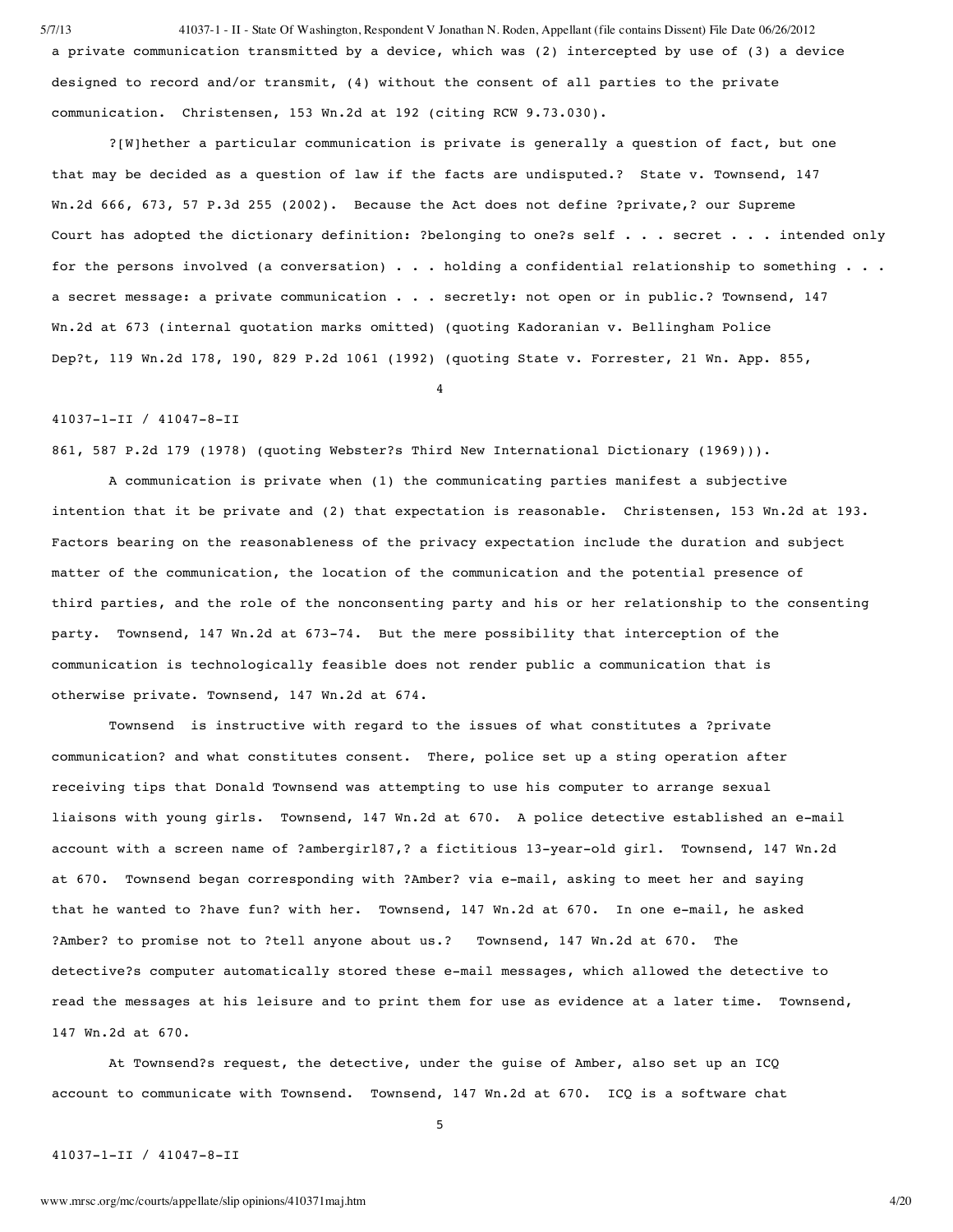5/7/13 41037-1 - II - State Of Washington, Respondent V Jonathan N. Roden, Appellant (file contains Dissent) File Date 06/26/2012 program that allows users to communicate in writing in real time over the Internet. Townsend, 147 Wn.2d at 670-71. The ICQ communications between Townsend and Amber contained graphic discussions about sexual topics; in two ICQ messages, Townsend told Amber that he wanted to have sex with her. Townsend, 147 Wn.2d at 671.

The Townsend court held, without distinguishing between the e-mail communications and the ICQ communications, that Townsend?s communications to the fictitious child were private for purposes of the Act. 147 Wn.2d at 674. The court explained:

[I]t is readily apparent from the undisputed facts that Townsend?s subjective intention was that his messages to Amber were for her eyes only. That intent is made manifest by Townsend?s message to Amber to not ?tell anyone about us.? In addition, the subject matter of Townsend?s communications to Amber strongly suggests that he intended the communications to be private. While interception of these messages was a possibility, we cannot say that Townsend?s subjective intention that his communications were private was unreasonable under the circumstances.

Townsend, 147 Wn.2d at 674 (citation omitted).4

The Townsend court concluded, however, that the detective did not violate the Act because Townsend had impliedly consented to the recording of the e-mail messages and ICQ communications by the detective?s computer. Townsend, 147 Wn.2d at 676. The court cited In re Marriage of Farr, 87 Wn. App. 177, 184, 940 P.2d 679 (1997), for the proposition that ?a communicating party will be deemed to have consented to having his or her communication recorded when the party knows that the messages will be recorded.? Townsend, 147 Wn.2d at

4 The Townsend court also clarified that, on the issue of whether a communication is private under the Act, it is not dispositive that the same device was used to communicate and to record the communication: ?While one could certainly mount a cogent argument for the proposition that the privacy act should not apply when the recording of a transmission is done in a non-surreptitious way on a device that is also used for communication, the plain language of the statute covers such recording.? Townsend, 147 Wn.2d at 675 n.2. 6

41037-1-II / 41047-8-II

675-76. As the Townsend court noted, the Farr court held that an individual consented to the recording of his voice messages by leaving a message on an answering machine, the only function of which is to record messages. 147 Wn.2d at 676 (citing Farr, 87 Wn. App. at 184). The Townsend court stated that it ?entirely agree[d]? with the Court of Appeals?s reasoning that:

A person sends an e-mail message with the expectation that it will be read and perhaps printed by another person. To be available for reading or printing, the message first must be recorded on another computer?s memory. Like a person who leaves a message on a telephone answering machine, a person who sends an e-mail message anticipates that it will be recorded. That person thus implicitly consents to having the message recorded on the addressee?s computer.[5]

147 Wn.2d at 676 (quoting State v. Townsend, 105 Wn. App. 622, 629, 20 P.3d 1027 (2001)).

In sum, because Townsend, as a user of e-mail had to understand that computers are, among other things, a message recording device and that his e-mail messages would be recorded on the computer of the person to whom the message was sent, he is properly deemed to have consented to the recording of those messages.

#### Townsend, 147 Wn.2d at 676

Under the implied consent reasoning of the court in Townsend, Roden impliedly consented to the recording of his text messages on Lee?s iPhone. Roden voluntarily sent the text messages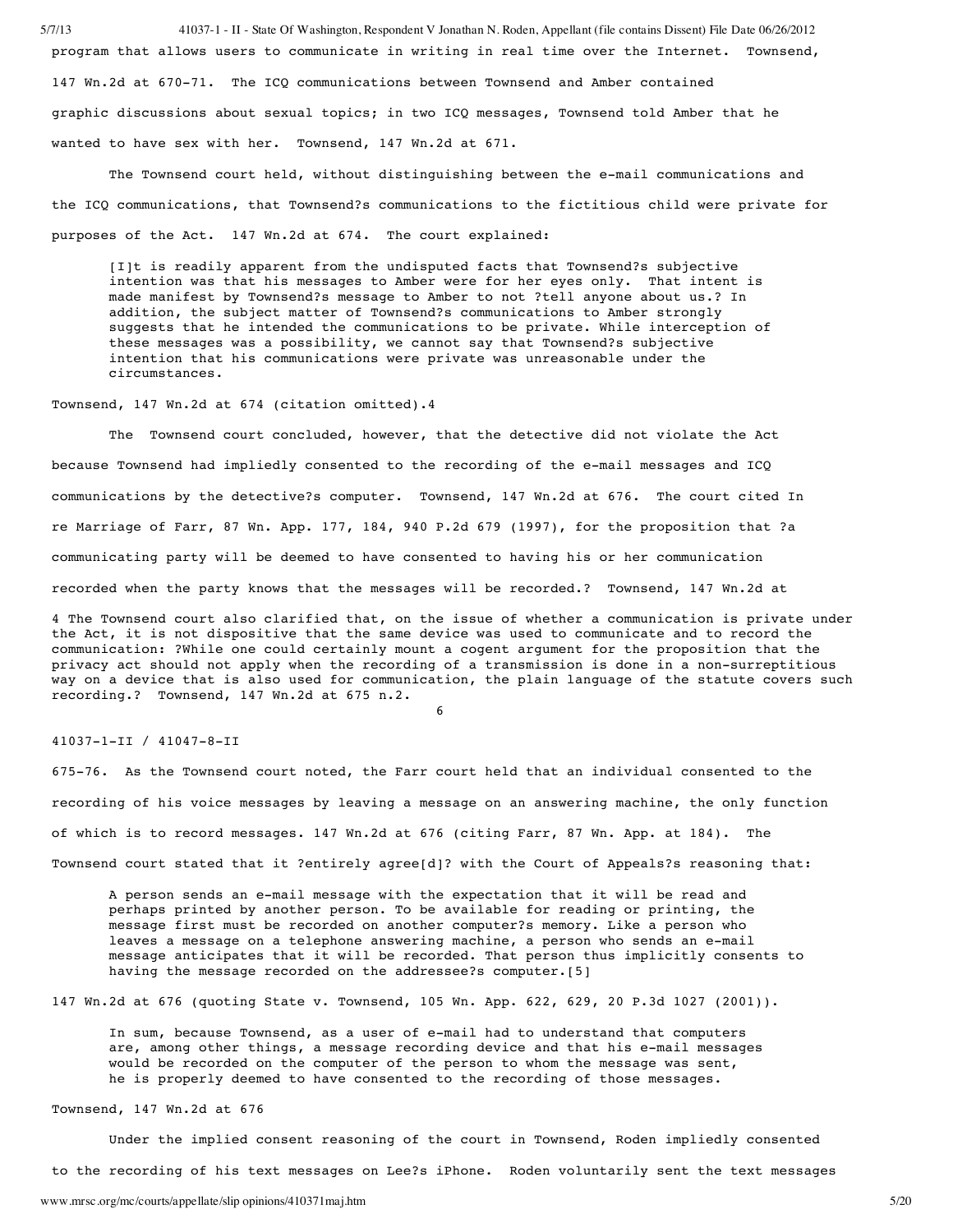to Lee?s iPhone with the expectation that Lee would read them. In doing so, he also anticipated that the iPhone would record and store the incoming messages to allow Lee to read them. Cell phones, like computers, are ?message recording device[s],? a fact that Roden must have understood as a user of text messaging technology on cell phones. See Townsend, 147 Wn.2d 676. Accordingly, Sawyer did not violate Roden?s rights under the Act.6

5 The Townsend court noted that implied consent was a ?closer question? with regard to the ICQ communications. 147 Wn.2d at 676. The court analyzed the nature of the ICQ technology and the relevant terms of the privacy policy before concluding that Townsend had impliedly consented to the recording of the ICQ communications. Townsend, 147 Wn.2d at 676-79.

7

#### 41037-1-II / 41047-8-II

Roden asserts that Townsend?s implied consent theory does not apply to the present case. To support this argument, he states:

Unlike in Townsend, Detective Sawyer did not save the text messages sent by Roden. Sawyer testified that he saw text messages from Roden and ?typed everything out? in his report. Consequently, the evidence was inadmissible because distinguishable from e-mail and ICQ messages, the saving and printing of messages is not inherent in text messaging.

Appellant?s Reply Br. at 2-3 (citation omitted). This argument fails. The relevant question is not whether Sawyer saved or printed the messages, but whether Roden understood that the iPhone would record and store the text messages that he sent to Lee. See Townsend, 147 Wn.2d at 676. Because, as a user of text message technology, Roden would have had this understanding, we find sufficient evidence to support the trial court?s conclusion that Roden had no reasonable expectation of privacy in his text messages in Lee?s phone. Thus, Roden impliedly consented to the recording of the text messages that he sent to Lee?s iPhone.7

A majority of the panel having determined that only the foregoing portion of this opinion will be printed in the Washington Appellate Reports and that the remainder shall be filed for public record in accordance with RCW 2.06.040, it is so ordered.

I. Warrantless Search of Roden?s Vehicle

Roden next challenges his conviction for possession of heroin. He argues that an officer violated his Washington Constitution article I, section 7 and Fourth Amendment rights by

6 Since the legality of the iPhone?s seizure is not at issue, we do not address whether our decision would be different if the seizure was unlawful. 7 The dissent declines to follow Townsend but we view it as binding precedent. And we agree with the Townsend court that ?The legislature may, however, wish to consider amending the statute in light of developments in technology. It is, as the concurrence correctly suggests, ?in the best position to weigh the competing policies.?? Townsend, 147 Wn.2d at 675 n.2 (quoting Townsend, 147 Wn.2d at 685 (Bridge, J., concurring)). 8

#### 41037-1-II / 41047-8-II

searching a zippered bag in his car without a warrant. He asserts that the search was not reasonably based on officer safety concerns. We disagree.

9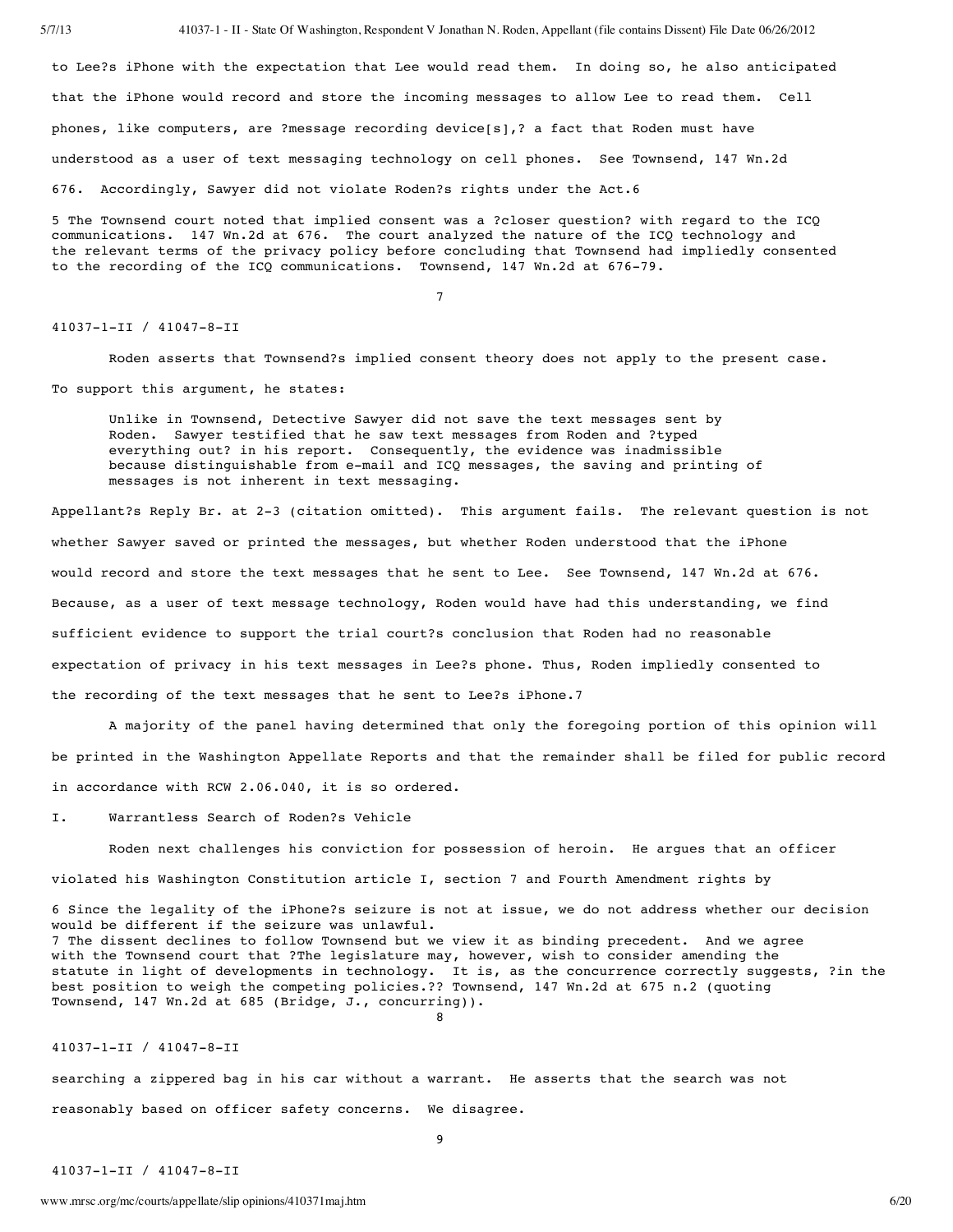A. The Stop

At about 9 p.m. on January 26, 2010, Washington State Patrol trooper Phillip Thoma was patrolling an isolated area of the Westside Highway in Cowlitz County. Thoma, who was alone, was travelling in a southbound direction. He observed Roden?s car parked on a gravel turnout on the northbound shoulder. It was dark outside, and Roden?s vehicle did not have any lights on.

Thoma wanted ?to make sure [that the occupant] was okay, wasn?t out of gas, having a medical emergency, he didn?t need any assistance of any kind.? Report of Proceedings (RP) (Apr. 29, 2010) at 69. Thoma made a U-turn, turned on his lights as a traffic safety measure,8 and pulled up behind Roden?s car.

Thoma exited his patrol car and approached the passenger window of the parked car. When Thoma reached the passenger window, he observed Roden, who was in the driver?s seat, looking out the driver?s side window. It appeared to Thoma that Roden knew of Thoma?s presence, looking out the driver?s side window for Thoma to approach. While Roden looked out the driver?s side window, he ?had his right arm reaching back between the two front seats into the back seat . . . making some kind of quick motions with his arm.? RP (Apr. 29, 2010) at 70. Thoma could not see Roden?s hand or what he was reaching for.

Concerned that Roden was trying to retrieve a weapon, Thoma drew his handgun, pointed it at Roden, and ordered Roden to put his hands up. Roden complied. Thoma asked Roden to step slowly out of the vehicle and keep his hands in view. Thoma used his hand9 to secure 8 Roden?s car was parked on a ?large sweeping curve,? and Thoma turned on his lights ?to make sure that nobody rear ended us.? RP (Apr. 29, 2010) at 69.

9 Thoma did not handcuff Roden.

10

# 41037-1-II / 41047-8-II

Roden?s hands behind his back. Thoma then conducted a pat-down search for weapons and discovered two pocket knives in Roden?s left front pocket.

At the suppression hearing, Thoma testified as follows:

| 0: | Did [the discovery of the knives] cause you some concern?                                                                                                                                 |
|----|-------------------------------------------------------------------------------------------------------------------------------------------------------------------------------------------|
| А: | Yes.                                                                                                                                                                                      |
| 0: | And why did it cause you concern that you located these knives in his<br>pocket?                                                                                                          |
| А: | Well, he?s?he?s obviously armed, he?s got two knives. Well, while<br>they?re not?you know, it?s not a handgun, or anything like that, it can<br>still cause substantial injury to myself. |
| 0: | Now, at this time, when you located his knives, did you know that<br>those were the items that he was reaching for between the seats?                                                     |
| A: | No.                                                                                                                                                                                       |
| Q: | So, potentially, was there something else that was located there?                                                                                                                         |
| А: | Yes.                                                                                                                                                                                      |
| Q: | Okay. What did you do next, once you located the knives?                                                                                                                                  |
| А: | I asked him to stand in front of his vehicle while I checked the area that he<br>was reaching [into], to make sure he wasn?t hiding a weapon, or<br>attempting to retrieve a weapon.      |
| 0: | Okay. And did you search that area?                                                                                                                                                       |
| А: | Yes, I did.                                                                                                                                                                               |
| 0: | What did you find?                                                                                                                                                                        |

A: I located a black, zippered pouch that was large enough to conceal a weapon. I felt it, and there was some sort of hard object inside.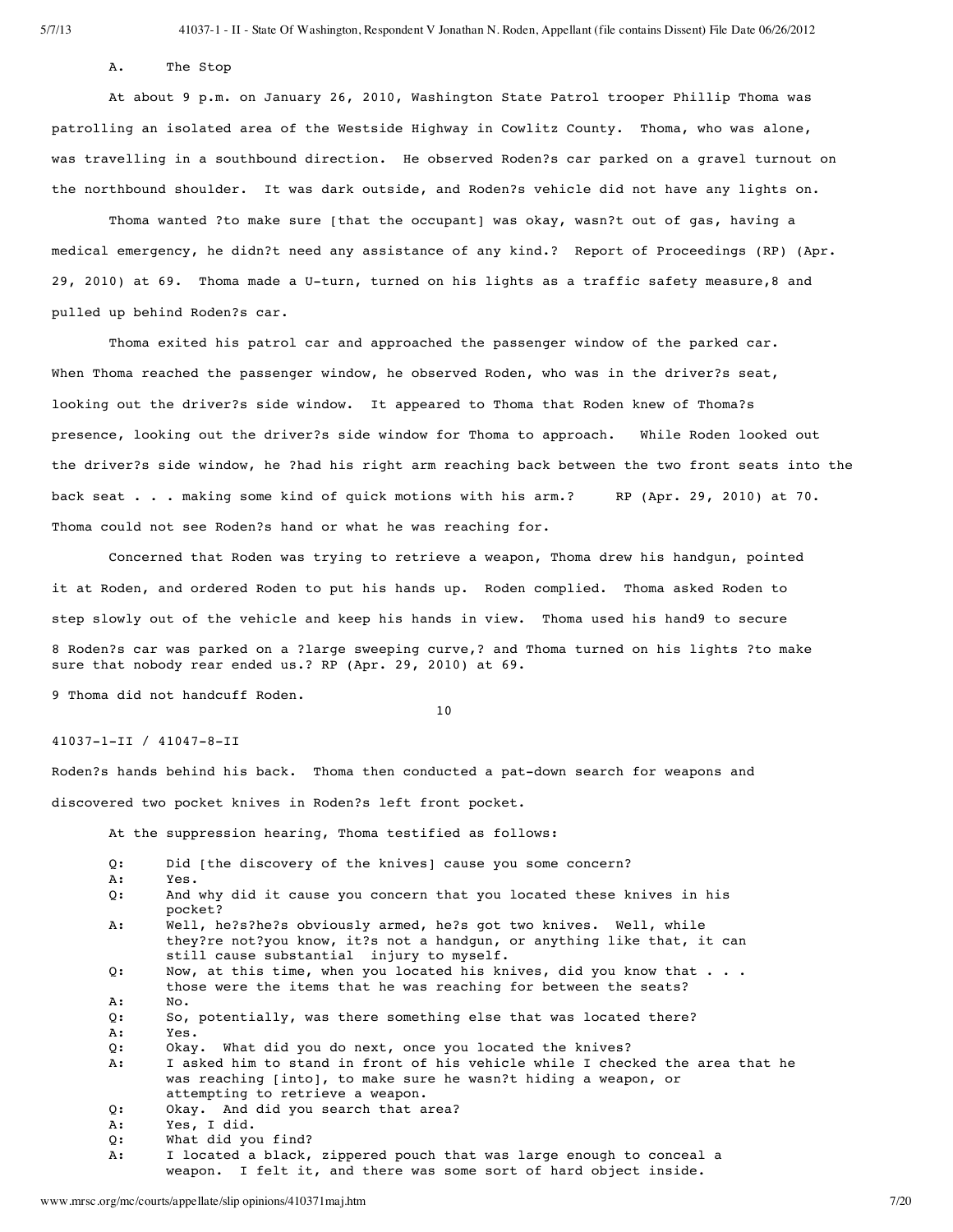5/7/13 41037-1 - II - State Of Washington, Respondent V Jonathan N. Roden, Appellant (file contains Dissent) File Date 06/26/2012

- Q: Okay. And was that in the general location where he had been reaching?
- A: Yes, it was.
- Q: Okay. And?and did you look into that bag?
- A: Yes, I did.
- Q: What did you locate?
- A: I found various items of drug paraphernalia. I believe it was three syringes, one of them had some brown liquid inside of it; a scale; a tourniquet; plastic baggies containing brown residue; things of that nature.
	- 11

41037-1-II / 41047-8-II

RP (Apr. 29, 2010) at 72-73. Based on this discovery, Thoma arrested Roden, and the State charged Roden with possession of heroin.10

Roden moved to suppress the drug-related evidence that Thoma discovered in the black zippered pouch. He argued that Thoma did not have ?an objectively reasonable concern for [his] safety.? Clerk?s Papers (CP) (41047-8-II) at 6.

At the suppression hearing, Thoma testified consistent with the facts above. The trial

court denied Roden?s suppression motion.

The trial court entered the following conclusions of law:

1. The Trooper had an objective and reasonable concern for officer safety.

2. The Trooper took immediate action to ensure his safety.

3. His actions were reasonable and the scope of his intrusion into the vehicle was limited to the immediate area of the vehicle where he had seen the furtive movements.

4. Nothing in Trooper Thoma?s actions were unreasonable in the context of officer safety and therefore the search was justifiable.

5. The motion to suppress is denied.

CP (41047-8-II) at 21.

B. Officer Safety Justified the Search

Article I, section 7 of the state constitution provides greater protection to individuals against warrantless searches of their automobiles than the Fourth Amendment. State v. Glenn, 140 Wn. App. 627, 633, 166 P.3d 1235 (2007). This is a strict rule with narrowly construed exceptions. Glenn, 140 Wn. App. at 633. The State bears the heavy burden of proving that a 10 A violation of RCW 69.50.4013(1); see also former RCW 69.50.204(b)(13).

12

### 41037-1-II / 41047-8-II

warrantless search falls within an exception. Glenn, 140 Wn. App. at 633.

www.mrsc.org/mc/courts/appellate/slip opinions/410371maj.htm 8/20 One exception to the warrant requirement allows an officer, during a valid Terry11 stop, to ?make a limited search of the passenger compartment to assure a suspect person in the car does not have access to a weapon.? State v. Kennedy, 107 Wn.2d 1, 13, 726 P.2d 445 (1986). This protective search for officer safety is limited to areas ?within the investigatee?s immediate control.? Kennedy, 107 Wn.2d at 12. In such cases, the officer must be able to ?point to ?specific and articulable facts? which create an objectively reasonable belief that a suspect is ?armed and presently dangerous.?? State v. Glossbrener, 146 Wn.2d 670, 680, 49 P.3d 128 (2002) (quoting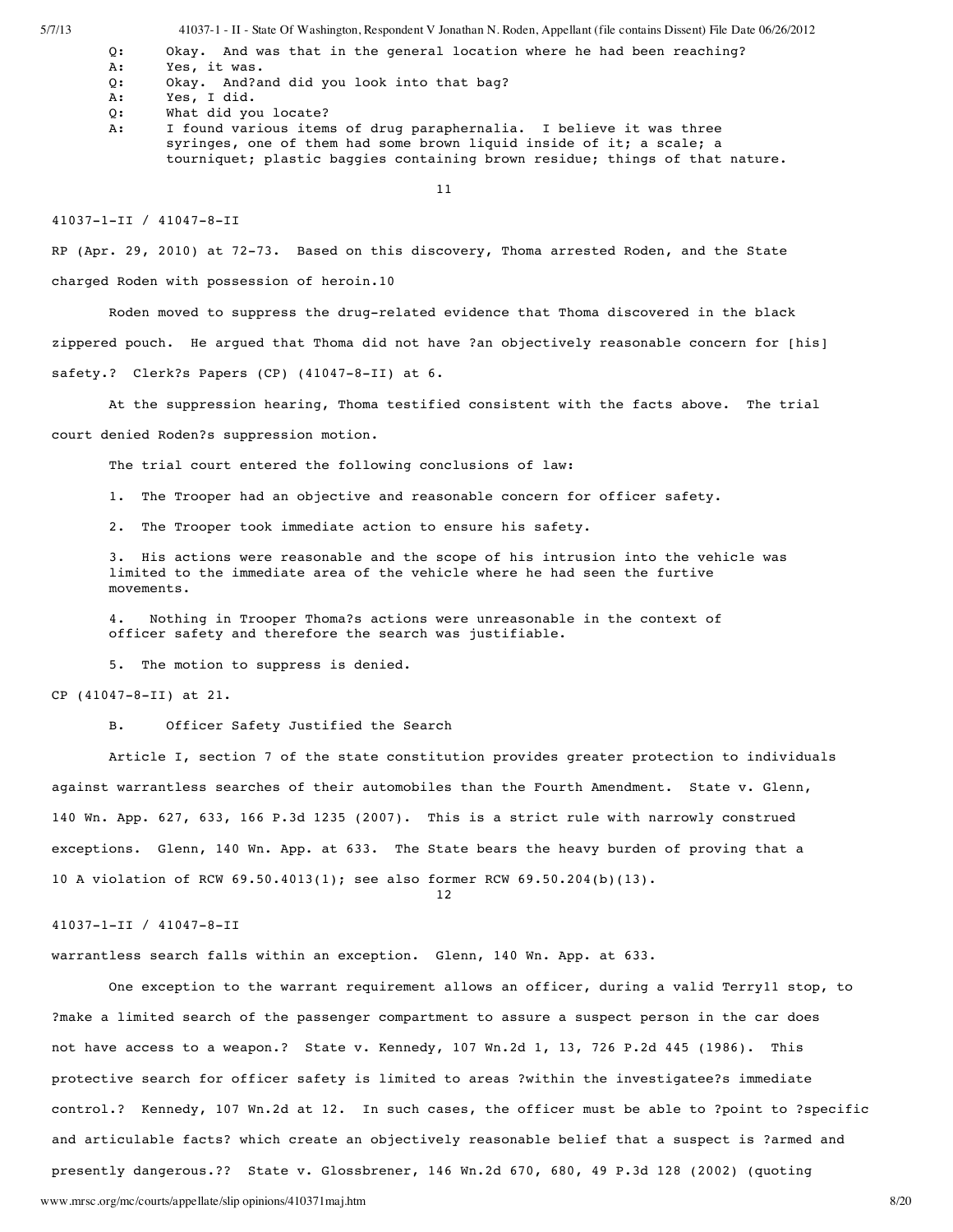State v. Collins, 121 Wn.2d 168, 173, 847 P.2d 919 (1993)). We evaluate ?the entire circumstances of the traffic stop? to determine whether the search was reasonably based on officer safety concerns. Glossbrener, 146 Wn.2d at 679.

?[I]f a suspect [makes] a furtive movement appearing to be concealing a weapon or contraband in the passenger compartment, a protective search is generally allowed.? State v. Chang, 147 Wn. App. 490, 496, 195 P.3d 1008 (2008) (citing Kennedy, 107 Wn.2d at 12). In Kennedy, a police officer signaled to the defendant to pull over his vehicle; the officer reasonably suspected that the defendant had committed drug crimes. 107 Wn.2d at 3, 9. After the signal, the officer observed the defendant ?lean forward as if to put something under the seat.? Kennedy, 107 Wn.2d at 3. Our Supreme Court stated that the defendant?s ?furtive gesture? gave the officer ?an objective suspicion that [the defendant] was secreting something under the front seat of the car.? Kennedy, 107 Wn.2d at 11. Accordingly, the officer?s protective search for a weapon under the front seat of the defendant?s vehicle was reasonable. Kennedy, 107 Wn.2d at 13. 11 Terry v. Ohio, 392 U.S. 1, 88 S. Ct. 1868, 20 L. Ed. 2d 889 (1968).

13

### 41037-1-II / 41047-8-II

Here, the totality of the circumstances indicates that Thoma had an objectively reasonable belief that Roden was armed and dangerous before Thoma searched the zippered bag. Thoma observed Roden ?making . . . . quick motions with his arm? while reaching into the back seat and looking through the driver?s side window. RP (Apr. 29, 2010) at 70. Understandably, these actions caused Thoma to be concerned that Roden was reaching for a weapon as Thoma approached the vehicle. During the subsequent pat-down of Roden?s person?an action that Roden does not challenge on appeal?Thoma discovered two knives in Roden?s pocket that were capable of ?caus[ing] substantial injury.? RP (Apr. 29, 2010) at 72. Even though it is undisputed that the purpose of Thoma?s initial contact with Roden was ?community caretaking or courtesy contact to assist the occupant of the vehicle,? Roden?s furtive movements and possession of weapons on his person justified Thoma?s limited search of the immediate area into which Roden had reached for officer safety purposes. CP (41047-8-II) at 21.

Roden suggests that the backseat area was not in his immediate control because he ?did not have to get back in his apparently disabled car.? Appellant?s Br. at 14; Appellant?s Reply Br. at 4. The fact that Roden was outside of the vehicle at the time of the search is not dispositive. See, e.g., State v. Larson, 88 Wn. App. 849, 856-57, 946 P.2d 1212 (1997) (protective search of defendant?s vehicle while defendant was outside of vehicle was reasonable because officer stopped defendant for traffic violation and defendant would have to access vehicle compartment to retrieve license and registration); see also Glossbrener, 146 Wn.2d at 679 (?We agree with the reasoning in Larson and conclude that Kennedy did not limit an officer?s ability to search the passenger compartment of a vehicle based on officer safety concerns to only situations in which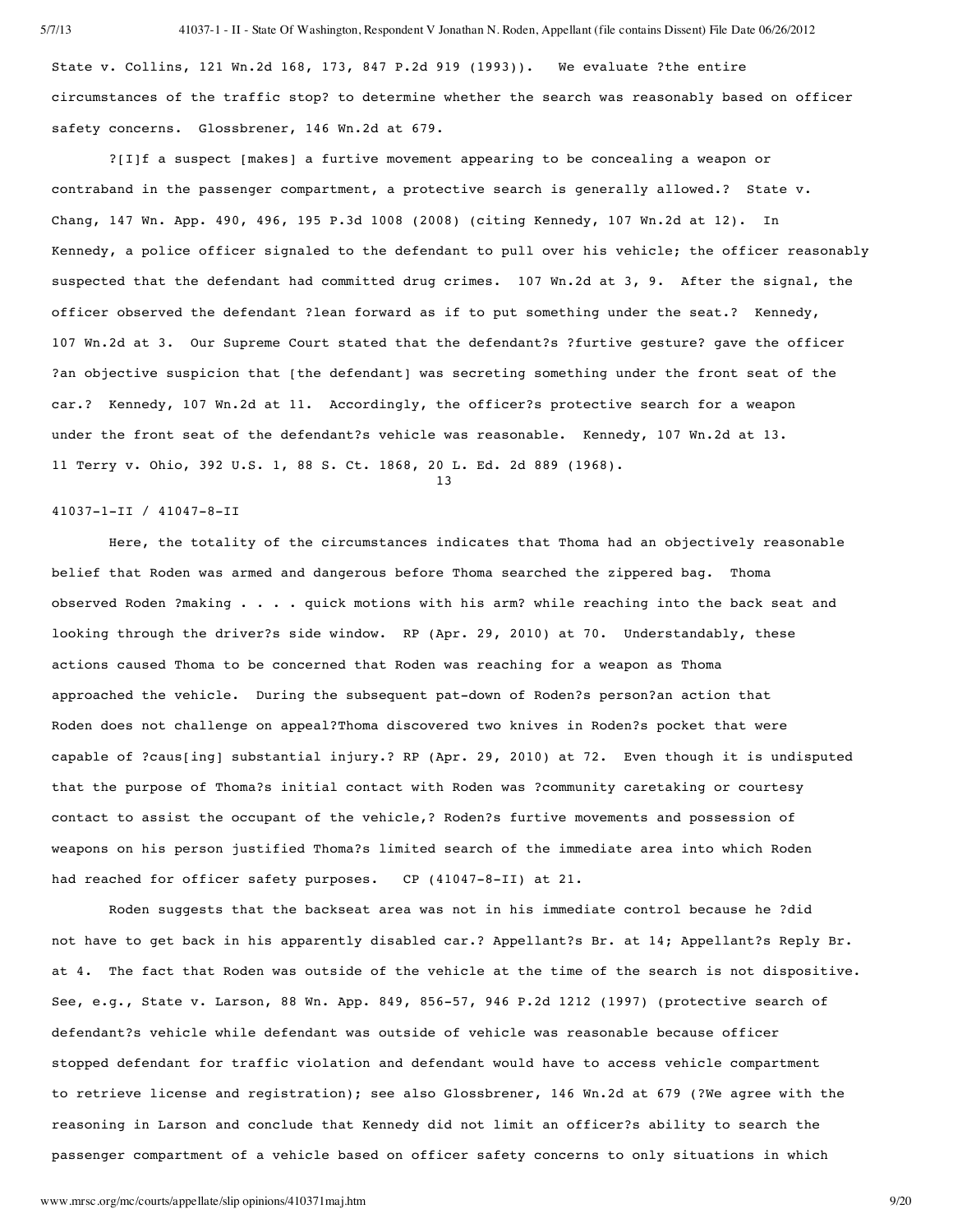5/7/13 41037-1 - II - State Of Washington, Respondent V Jonathan N. Roden, Appellant (file contains Dissent) File Date 06/26/2012 either the driver or passenger remain in the vehicle.?). Thoma testified at the suppression hearing

14

#### 41037-1-II / 41047-8-II

that he planned to allow Roden to leave without further investigation after conducting a protective search of the area into which Roden had reached. After Thoma released Roden, he would have been free to return to his car and retrieve any weapon before Thoma left the scene. Therefore, concerns for Thoma?s safety justified the search and the trial court did not err in denying Roden?s motion to suppress.

Affirmed.

Penoyar, J.

I concur:

Worswick, C.J.

15

#### 41037-1-II / 41047-8-II

Van Deren, J. (dissenting in part) ? I respectfully dissent on the majority?s opinon related to the iPhone12 search. I would hold that Jonathan Roden did not impliedly consent to Detective Kevin Sawyer?s search of Daniel Lee?s iPhone and that the police search of Lee?s iPhone constituted a violation of the Washington Privacy Act (Act), chapter 9.73 RCW. Additionally, had Roden challenged Sawyer?s search of Lee?s iPhone on constitutional grounds, I would hold that the search violated article 1, section 7 of the Washington State Constitution and the Fourth Amendment of the United States Constitution. Thus, the evidence gathered as a result of the State?s unlawful intrusion should be suppressed.

I. Washington Privacy Act

The majority rests its finding that Roden impliedly consented to Sawyer?s search of Lee?s iPhone on the fact that Roden knew that the iPhone ?would record and store the text messages that he sent to Lee.? Majority at 8. This interpretation of the Act reads out of it the protections afforded ?any device electronic or otherwise designed to record? private communications. RCW 9.73.030(1)(a). Under the Act, recordings of private communications are protected from police searches absent the issuance of a search warrant, making Roden?s knowledge of the fact that a text message was recorded in Lee?s iPhone irrelevant. Because the majority?s interpretation of the Act jeopardizes or eliminates the Act?s express protections, I dissent from the finding and the majority?s holding.

Roden does not contest his convictions based on constitutional challenges under article 1, 12 See majorityat 1 n.1.

16

# 41037-1-II / 41047-8-II

section 7 of our constitution or the Fourth Amendment.13 Instead, he focuses on his rights under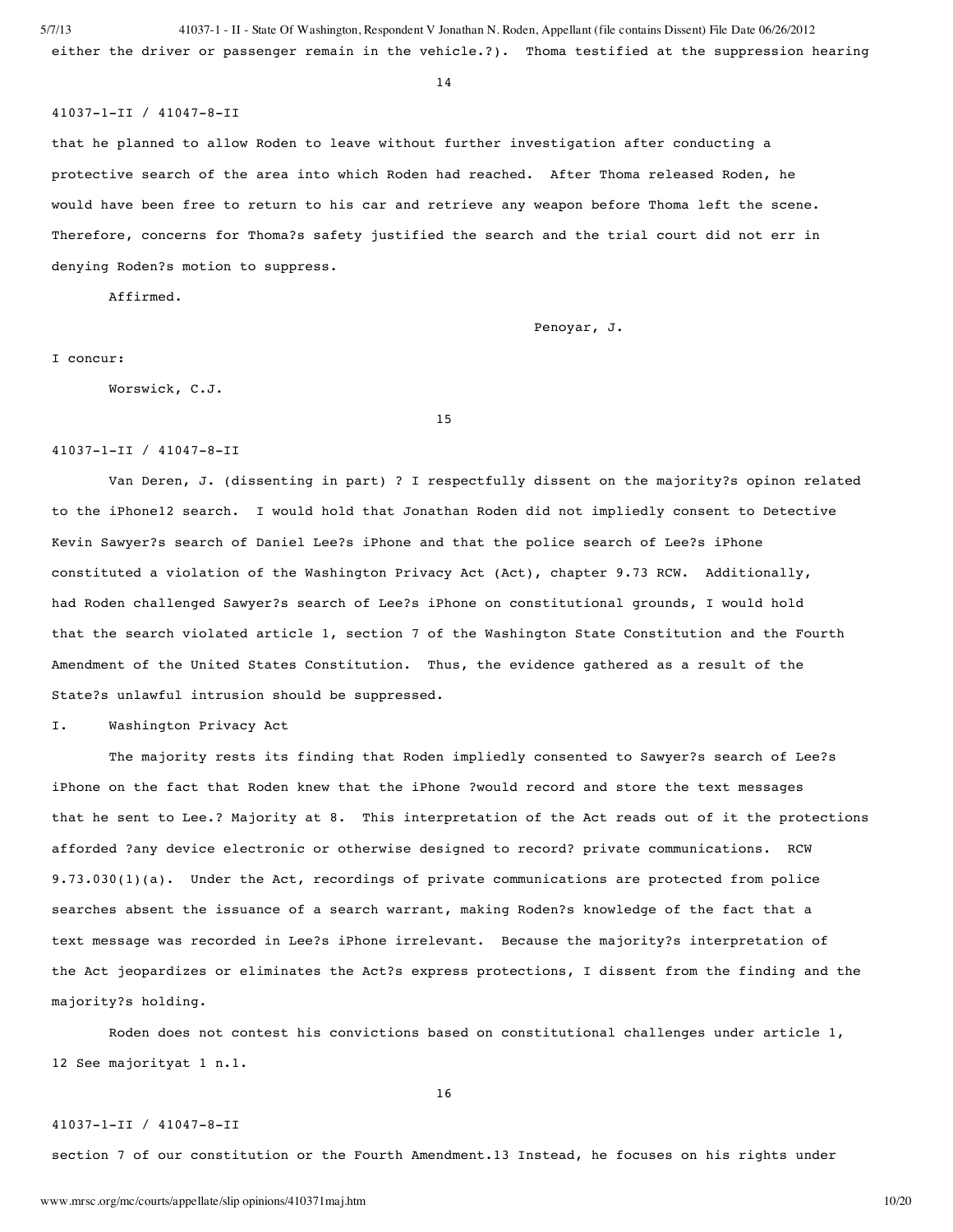5/7/13 41037-1 - II - State Of Washington, Respondent V Jonathan N. Roden, Appellant (file contains Dissent) File Date 06/26/2012

the statutory law contained in the Act.

The Act provides that:

[I]t shall be unlawful for . . . the state of Washington, its agencies, and political subdivisions to intercept, or record any:

(a) Private communication transmitted by telephone, telegraph, radio, or other device between two or more individuals between points within or without the state by any device electronic or otherwise designed to record and/or transmit said communication regardless how such device is powered or actuated, without first obtaining the consent of all the participants in the communication;

(b) Private conversations, by any device electronic or otherwise designed to record or transmit such conversation regardless how the device is powered or actuated without first obtaining the consent of all the persons engaged in the conversation.

RCW 9.73.030(1) (emphasis added). Any information obtained in violation of the above sections ?shall be inadmissible in any civil or criminal case? in all courts in this state.14 RCW 9.73.050. The Act must be read to ensure that private conversations are ?protected in the face of an everchanging technological landscape.? State v. Christensen, 153 Wn.2d 186, 197, 102 P.3d 789 (2004). Additionally, ?[I]f any textual ambiguity about the meaning of the statute lingers, it ought to be resolved in favor of giving effect to the legislative intent of the statute,? which puts a high value on the privacy of communications. Christensen, 153 Wn.2d at 200.

The Act clearly and expressly affords protection to private communications by telephone,

13 This appears to be a strategic decision based on Sawyer?s search of Lee?s iPhone in at least two separate cases. See also State v. Hinton, No. 41014-1-II (Wash. Ct. App., argued Dec. 1, 2011). Hinton challenges Sawyer?s intrusion in Lee?s iPhone under both the state and federal constitutions. Hinton?s and Roden?s appeals were argued the same day in our court.

14 Exceptions to this rule include if the person whose rights have been violated in an action brought for damages under RCW 9.73.030 through 9.73.080 gave permission or if the criminal action would jeopardize national security. RCW 9.73.050.

17

# 41037-1-II / 41047-8-II

radio, telegraph and by any other electronic device. RCW 9.73.030(1). Our statute is one of the most restrictive privacy acts in the nation because it requires that all parties to a private communication consent to disclosure. Christensen, 153 Wn.2d at 198. Indeed, the Act is forward-looking and written with a clear anticipation that technology could change, thus its use of the phrase: ?any device electronic or otherwise designed to record and/or transmit said communication regardless how such device is powered or actuated.? RCW 9.73.030(1)(a).

II. Implied Consent Ignores Express Statutory Language

State v. Townsend, 147 Wn.2d 666, 57 P.3d 255 (2002); In re Marriage of Farr, 87 Wn. App. 177, 940 P.2d 679 (1997); and the majority do not acknowledge that the Act protects the communications themselves and also the recording and transmittal of those communications. RCW 9.73.030(1). Thus, the State has been allowed to admit evidence gathered from telephone answering machines, Farr, and e-mails, Townsend. These decisions abrogate the Act?s protection of private communications through the judicially-created implied consent doctrine.

www.mrsc.org/mc/courts/appellate/slip opinions/410371maj.htm 11/20 Reliance on implied consent overlooks the Act?s protection of written communications and recordings and allows expansive and unregulated State searches of citizens? phone contacts,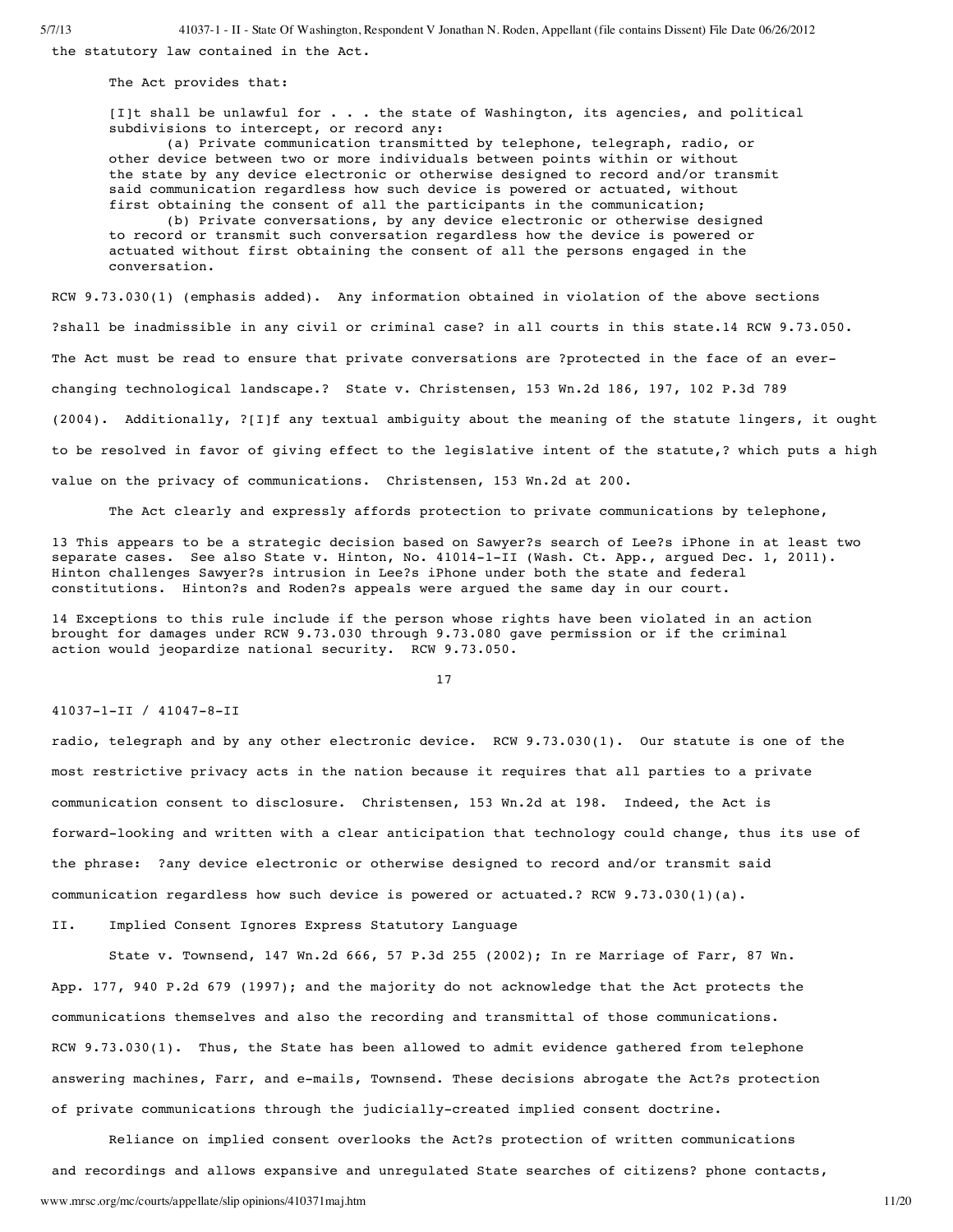without probable cause, without a search warrant, and without actual consent. Under implied consent reasoning, a police officer?s simple possession of a smartphone is sufficient to imply or infer consent of the communicating parties. This reasoning can easily and dangerously be extended to allow warrantless State searches of any digital device that police come to possess, all contrary to the Act itself. Moreover, that has not been the law in Washington with regard to other computers. See State v. Grenning, 142 Wn. App. 518, 532, 174 P.3d 706 (2008) (warrant must specifically authorize search of computer), aff?d, 169 Wn.2d 47, 234 P.3d 169 (2010); State

18

### 41037-1-II / 41047-8-II

v. Nordlund, 113 Wn. App. 171, 182, 53 P.3d 520 (2002).

Thus, the trial court should have suppressed the evidence seized as a result of the warrantless search of Lee?s iPhone unless one of the narrow exceptions to the warrant requirement applied?none of which are argued here?or unless Roden gave actual consent to State interception of his messages. Accordingly, I would reverse Roden?s conviction and would vacate the order denying suppression of the evidence seized from Lee?s iPhone.

III. Text Messages and the Privacy Act

In the new world of digital communications, text messages are most similar to telegrams, which are expressly protected by the Act; but text messages are even more obviously private communications due to their direct communication between the sender and recipient. A telegram, on the other hand, requires the sender to engage an operator of one telegraph machine who sends electrical signals to another telegraph machine in Morse code. The receiving operator decodes the Morse code language, types out the message, and delivers it to the intended recipient. With telegrams, both ends of telegraphic communications include third parties who print and who read the telegram?s contents.

Under Townsend and the majority?s analysis, the Act does not apply to telegrams because the sender would impliedly consent to the message being recorded, printed, and easily read by intervening parties. Yet the Act expressly protects communications transmitted by telegram.

Furthermore, Townsend and the majority?s analytic framework ignore the protections afforded recorded communications. Inferring consent to search any recorded or printed message is contrary to the Act?s underlying and expressed intent. The Act clearly required that if Roden and Lee would not consent to Sawyer?s search of Lee?s iPhone and his manipulation of the iPhone

19

#### 41037-1-II / 41047-8-II

www.mrsc.org/mc/courts/appellate/slip opinions/410371maj.htm 12/20 to locate Roden?s text messages, the State would have to acquire authorization from a judge or magistrate for the intrusion into Lee?s iPhone, a device ?designed to record and/or transmit said communication.?15 RCW 9.73.030(1)(a). Sawyer did not receive consent from either Lee or from Roden, nor did he receive authorization from a judge or magistrate to open Lee?s iPhone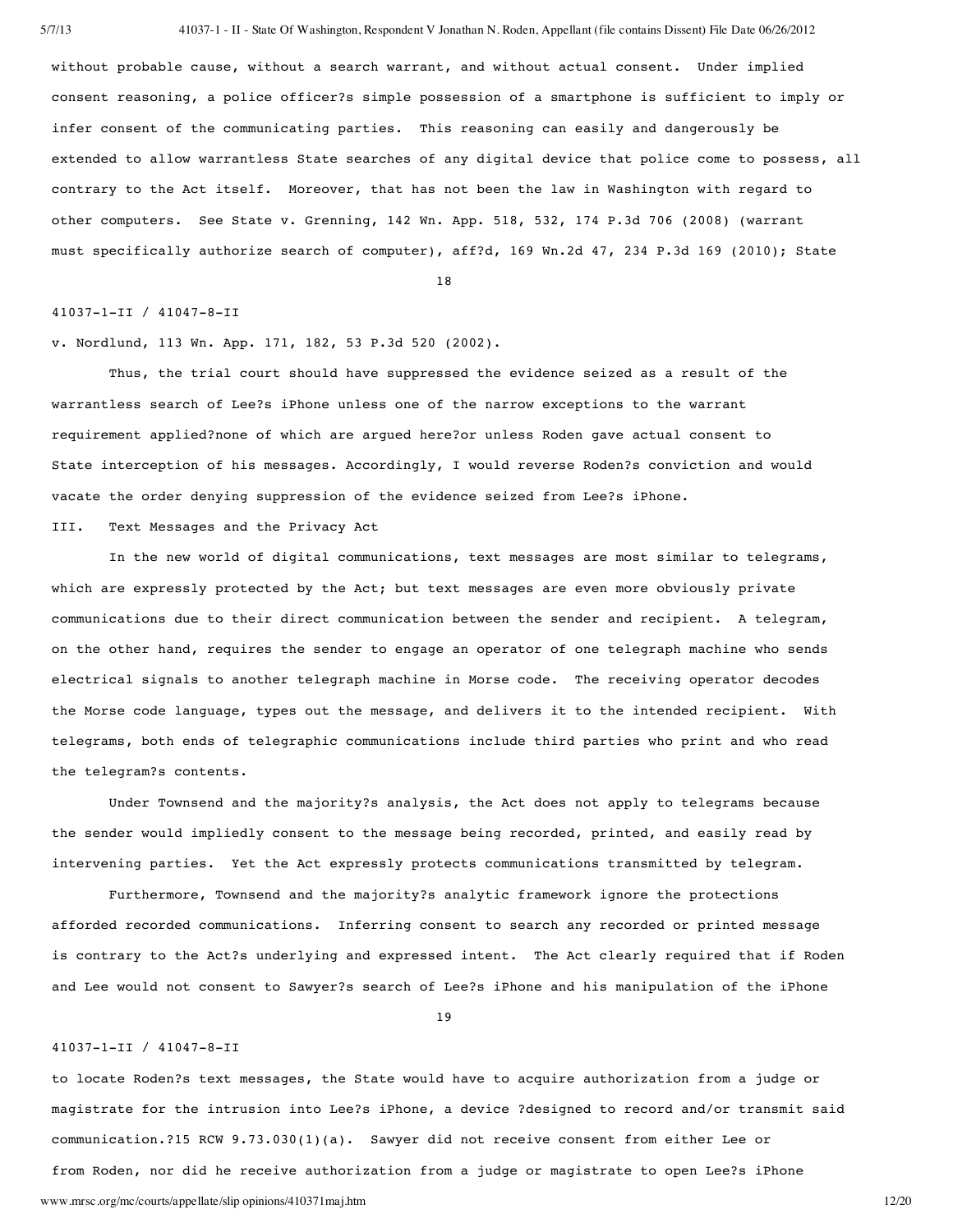and search its contents and begin communicating with Roden.

And here, the police did more than view Roden?s communications to Lee. The record establishes that ?Sawyer spent about 5 to 10 minutes ?looking at some of the text messages? on [Lee?s] iPhone; he also looked to see ?who had been calling.?? Majority at 2 (quoting Report of Proceedings (Apr. 29, 2010) at 9). Then, ?[p]osing as Lee, Sawyer sent Z-Jon [(Roden)] a text message reply? and engaged in a series of text messages, eventually setting up a meeting at which Roden was arrested. Majority at 2-3.

Under these circumstances, Roden, who did not intend to communicate with Sawyer, did not consent to Sawyer?s search of Lee?s iPhone, to Sawyer?s use of the phone, or to the use of the iPhone communications against him in criminal proceedings. Resorting to implied consent under the Act simply abrogates citizens? protections from searches that violate our rigorous Act and constitutional privacy rights

Following the majority?s analysis, any communication that has a traceable electronic or paper trail will not be protected because consent to disclosure can be implied from the trail. This is clearly contrary to the legislature?s intent when it created the Act, which explicitly included

15 A judge or magistrate can ?approve the interception, recording, or disclosure of communications or conversations with a nonconsenting party for a reasonable and specified period of time, if there is probable cause to believe that the nonconsenting party has committed, is engaged in, or is about to commit a felony.? RCW 9.73.090(2)

20

#### 41037-1-II / 41047-8-II

protections for telegrams and any device designed to record. The legislature intended to protect private communications regardless of how such communications were transmitted. The Act was not intended or written so that it could be interpreted to abrogate constitutional privacy protections or to invite its own abrogation based on implied consent when communications are achieved utilizing a protected means of communication.

IV. The Privacy Act Does Not Abrogate Article 1, Section 7 Protections

??When a party claims both state and federal constitution violations, we turn first to our state constitution.?? State v. Afana, 169 Wn.2d 169, 176, 233 P.3d 879 (2010) (quoting State v. Patton, 167 Wn.2d 379, 385, 219 P.3d 651 (2009)). Article I, section 7 of our state constitution states, ?No person shall be disturbed in his private affairs, or his home invaded, without authority of law.? In determining whether a search violated article I, section 7, we engage in a two-step analysis. The first step requires us to determine whether the State has intruded into a person?s private affairs. State v. Valdez, 167 Wn.2d 761, 772, 224 P.3d 751 (2009). ?The term ?private affairs? generally means ?those privacy interests which citizens of this state have held, and should be entitled to hold, safe from governmental trespass.?? State v. Athan, 160 Wn.2d 354, 366, 158 P.3d 27 (2007) (quoting State v. Myrick, 102 Wn.2d 506, 511, 688 P.2d 151 (1984)). ?In determining if an interest constitutes a ?private affair[ ],? we look at the historical treatment of the interest being asserted, analogous case law, and statutes and laws supporting the interest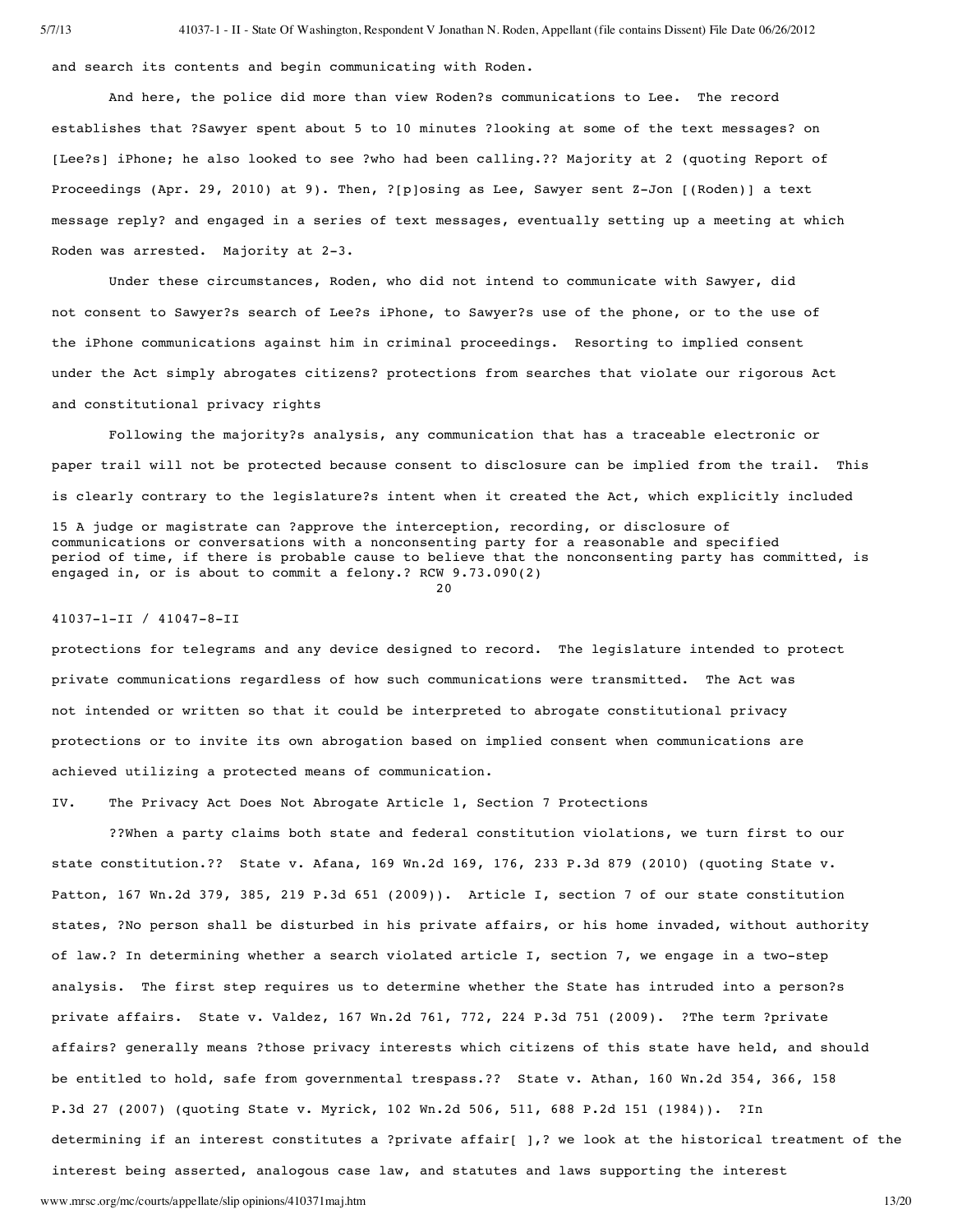asserted.? Athan, 160 Wn.2d at 366 (quoting Myrick, 102 Wn.2d at 511.) Townsend clearly determined that electronic communications were private. 147 Wn.2d at 674. The Townsend court stated:

We hold, as did the Court of Appeals, that Townsend?s communications to the fictitious child, Amber, were private. We reach that conclusion because it is 21

## 41037-1-II / 41047-8-II

readily apparent from the undisputed facts that Townsend?s subjective intention was that his messages to Amber were for her eyes only. That intent is manifest by Townsend?s message to Amber to not ?tell anyone about us.? [Townsend Clerk?s Papers] at 66. In addition, the subject matter of Townsend?s communications to Amber strongly suggests that he intended the communications to be private. While interception of these messages was a possibility, we cannot say that Townsend?s subjective intention that his communications were private was unreasonable under the circumstances.

## 147 Wn.2d at 674.

Here, as in Townsend, it is clear that Roden intended his communications arranging an illegal drug transaction to be private. And, as the Townsend court noted, ?The mere possibility that interception of the communication is technologically feasible does not render public a communication that is otherwise private.? 147 Wn.2d at 674; see also State v. Faford, 128 Wn.2d 476, 486, 910 P.2d 447 (1996) (?We will not permit the mere introduction of new communications technology to defeat the traditional expectation of privacy in telephone conversations.?). Likewise, the possibility that another person could potentially access Lee?s iPhone and read Lee?s text messages does not render Roden?s private communications public.

Although, by sending a text message to Lee?s iPhone, Roden risked Lee exposing his communications to others and risked that his communications would become known to law enforcement through a valid search pursuant to a search warrant, it does not diminish his expectation that his text messages would not be subject to a warrantless search by government agents. See State v. Eisfeldt, 163 Wn.2d 628, 637, 185 P.3d 580 (2008) (?[A]rticle I, section 7 protects ?those privacy interests which citizens of this state have held, and should be entitled to hold, safe from governmental trespass absent a warrant.??) (emphasis added) (quoting Myrick, 102 Wn.2d at 511).

 $22$ 

#### 41037-1-II / 41047-8-II

It is worth noting that most mobile phone owners are in immediate possession of their

23

#### 41037-1-II / 41047-8-II

phones at all times.16 The fact these portable computer phones, as opposed to a land line telephone, are so closely associated with an individual lends credence to the conclusion that a sender of a text message has a privacy interest that the phone?s owner will be the immediate recipient of the message and thus, the sender can expect that the message will remain private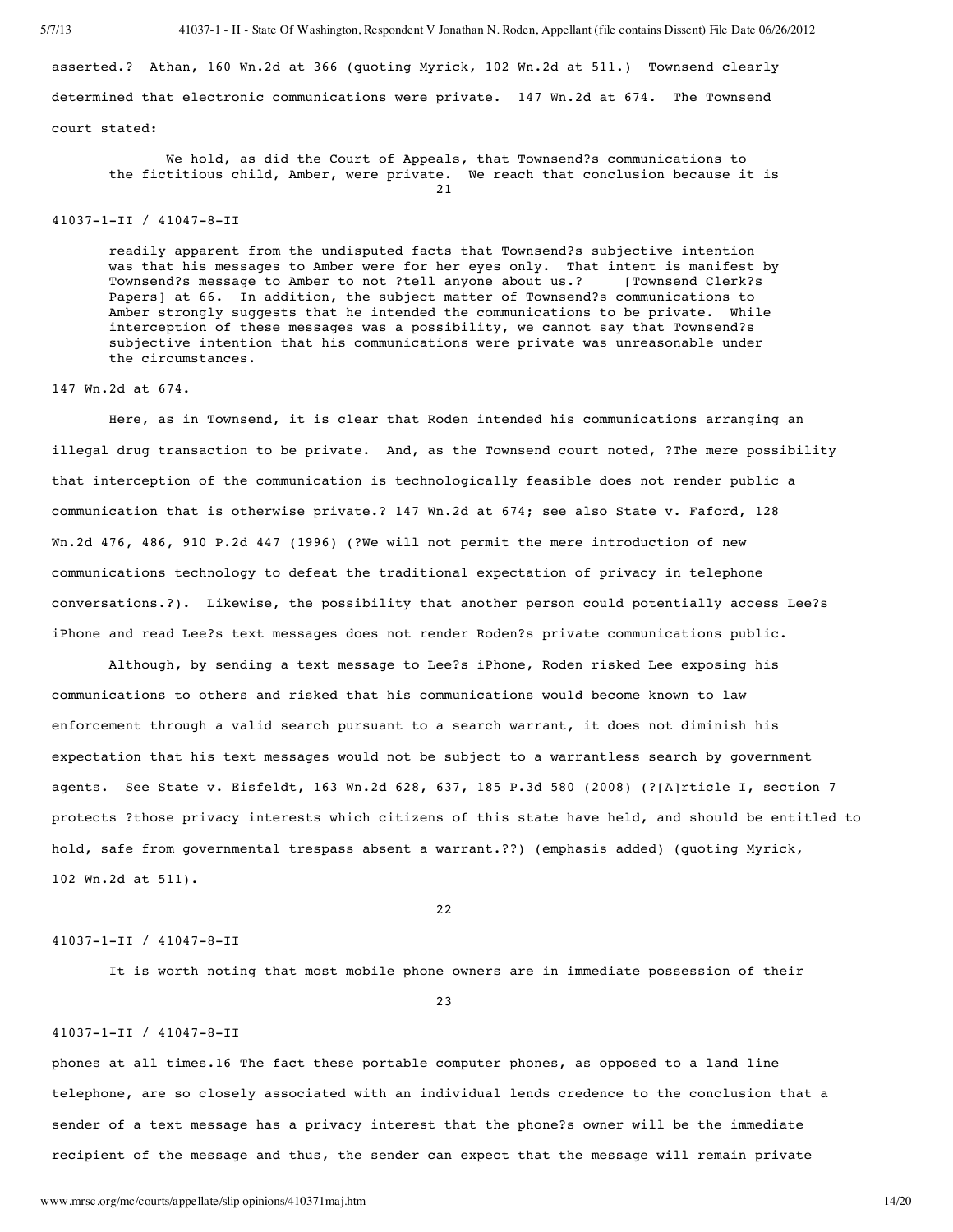5/7/13 41037-1 - II - State Of Washington, Respondent V Jonathan N. Roden, Appellant (file contains Dissent) File Date 06/26/2012 absent voluntary action by the phone?s owner to disclose the contents of the text message. And, in many respects, the user of text messages has a greater privacy interest in text messages than in oral conversations because oral conversations can be overheard.17 In contrast to oral conversations, text messages are insulated from the accidental or deliberate eavesdropper unless the eavesdropper possesses the receiving phone.

While it is technically possible for every text message sent from one smartphone to another smartphone to be tracked and viewed by people other than the recipient, this technological ability also does not negate a text message user?s privacy interests, particularly from the government?s unwarranted prying eye. ??Privacy is not a discrete commodity, possessed absolutely or not at all.?? United States v. Jones, U.S. , 132 S. Ct. 945, 947, 181 L. Ed. 2d 911 (2012) (Sotomayor, J., concurring) (quoting Smith v. Maryland, 442 U.S. 735, 749, 99 S. Ct. 2577, 61 L. Ed. 2d 220 (1979) (Marshall, J., dissenting)). As Justice Marshall so eloquently

16 Cell phones are commonly provided by employers so that employees are expected to be checking them throughout the day. Many employers also permit cell phones to be within reach all day so that work lines will not be tied up with personal calls. See Br. of Electronic Frontier Foundation et. al. as Amici Curiae in Support of Resp?ts, City of Ontario, Cal. v. Quon, No. 08- 1332, 2010 WL 1063463, at \*16 (U.S. Mar. 23, 2010) (Br. of EFF); see generally Katharine M. O?Connor, Note, :o OMG They Searched My Txts: Unraveling the Search and Seizure of Text Messages, 2010 U. of Ill. L. Rev. 685.

17 ?The [text message] user seeks to exclude the communication from the uninvited ear by avoiding speaking into the mouthpiece altogether.? O?Connor, at 713. 24

41037-1-II / 41047-8-II

### stated in 1979:

[B]ut even assuming, as I do not, that individuals ?typically know? that a phone company monitors calls for internal reasons, it does not follow that they expect this information to be made available to the public in general or the government in particular. Privacy is not a discrete commodity, possessed absolutely or not at all. Those who disclose certain facts to a bank or phone company for a limited business purpose need not assume that this information will be released to other persons for other purposes. [I]mplicit in the concept of assumption of risk is some notion of choice. . . . [U]nless a person is prepared to forgo use of what for many has become a personal or professional necessity, he cannot help but accept the risk of surveillance. It is idle to speak of ?assuming? risks in contexts where, as a practical matter, individuals have no realistic alternative.

Smith, 442 U.S. at 749 (Marshall J., dissenting) (internal footnote and citations omitted).

V. The Privacy Act Does Not Abrogate the Fourth Amendment

The Supreme Court has had recent occasion to address new technology?s impact on the foundational privacy right expressed by the Fourth Amendment. Although not directly addressing whether individuals retain a reasonable expectation of privacy in text messages sent to third parties, two recent United States Supreme Court cases suggest that the public has a reasonable expectation of privacy in cell phone and text message communications.

In City of Ontario, Cal. v. Quon, U.S. , 130 S. Ct. 2619, 177 L. Ed. 2d 216 (2010), the United States Supreme Court addressed an employee?s use of an employer-provided pager. Although recognizing that the case touched ?issues of farreaching significance? and discussed ?employees? privacy expectations vis-à-vis employer provided technological equipment,? the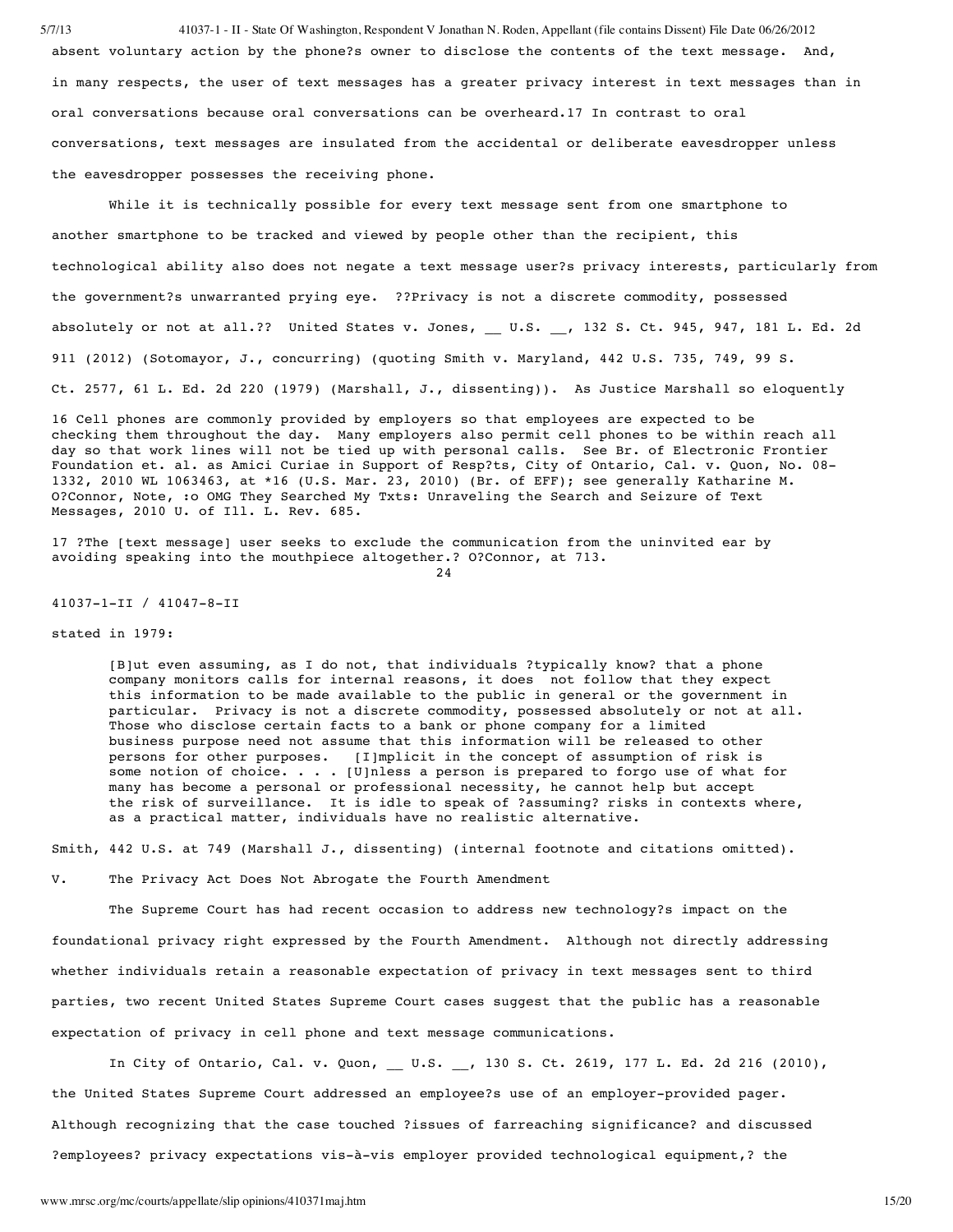5/7/13 41037-1 - II - State Of Washington, Respondent V Jonathan N. Roden, Appellant (file contains Dissent) File Date 06/26/2012

Court declined to address whether Quon had a reasonable expectation of privacy in his text messages. Quon, 130 S. Ct. at 2624, 2630. Instead, the Quon Court held that, even assuming Quon had a reasonable expectation of privacy, the search of text messages contained on his employer-owned pager for work-related purposes was reasonable. 130 S. Ct. at 2630-31.

25

### 41037-1-II / 41047-8-II

However, the Quon Court strongly suggested that outside the employee-employer context, the public would have a reasonable expectation of privacy in text message communications, noting:

Cell phone and text message communications are so pervasive that some persons may consider them to be essential means or necessary instruments for selfexpression, even self-identification. That might strengthen the case for an expectation of privacy [in the employee-employer context]. On the other hand, the ubiquity of those devices has made them generally affordable, so one could counter that employees who need cell phones or similar devices for personal matters can purchase and pay for their own.

Quon, 130 S. Ct. at 2630.

The Quon Court also equated the search of a personal e-mail account or pager with a wiretap of a person?s phone line. 130 S. Ct. at 2631. Thus, the Supreme Court in Quon strongly suggested that an individual has a reasonable expectation of privacy in text messages under the Fourth Amendment.18

18 Other courts have found that individuals have a reasonable expectation of privacy in their cell phones and the information contained on their cell phones, including text messages. See, e.g., United States v. Zavala, 541 F.3d 562, 577 (5th Cir. 2008) (?[C]ell phones contain a wealth of private information, including emails, text messages, call histories, address books, and subscriber numbers?; thus, defendant had a ?reasonable expectation of privacy regarding [the cell phone?s contents].?); United States v. Finley, 477 F.3d 250, 259 (5th Cir. 2007) (A defendant had reasonable expectation of privacy in the text messages stored on his cell phone because he had possessory interest in the phone and took ?normal precautions to maintain his privacy in the phone.?); United States v. Davis, 787 F.Supp.2d 1165, 1170 (D.Or. 2011) (?A person has a reasonable expectation of privacy in his or her personal cell phone, including call records and text messages.?); United States v. Quintana, 594 F.Supp.2d 1291, 1299 (M.D. Fla. 2009) (?[A] search warrant is required to search the contents of a cell phone unless an exception to the warrant requirement exists.?); State v. Smith, 124 Ohio St.3d 163, 169, 920 N.E.2d 949 (2009) (Cell phone users have ?a reasonable and justifiable expectation of a higher level of privacy in the information [cell phones] contain? because of their multifunctional uses and ability to store large amounts of private data, including text messages.); but cf. United States v. Flores-Lopez, 670 F.3d 803 (7th Cir. 2012) (police officers may conduct a warrantless search of arrestee?s cell phone to obtain the cell phone number).

Admittedly, these cases do not address an individual?s expectation of privacy in text messages that are communicated to a third party. However, the Sixth Circuit Court of Appeals has held that ?the mere ability of a third-party intermediary to access the contents of a  $26$ 

41037-1-II / 41047-8-II

In Jones, the Court held that the installation of a global-positioning-system (GPS) tracking device on a vehicle registered to the respondent?s wife constituted a search. 132 S. Ct. at 946. This opinion has been the subject of much discussion and conjecture about how the Supreme Court will interpret the State?s use of technology to intrude on individual citizens and their

activities.19

communication cannot be sufficient to extinguish a reasonable expectation of privacy.? United States v. Warshak 631 F.3d 266, 286 (6th Cir. 2010). The Warshak court held: A subscriber enjoys a reasonable expectation of privacy in the contents of emails ?that are stored with, or sent or received through, a commercial [Internet service provider (ISP)].? The government may not compel a commercial ISP to turn over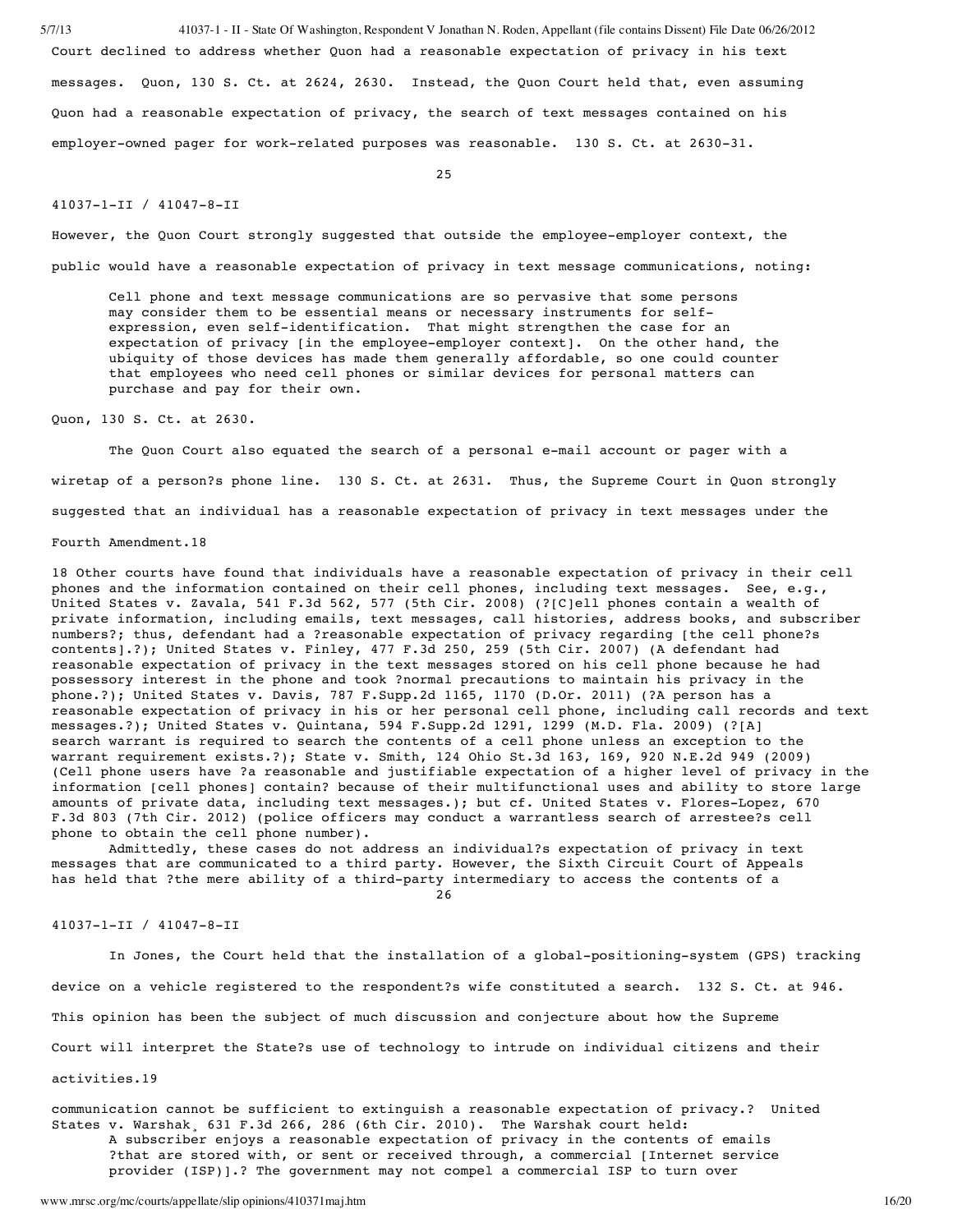the contents of a subscriber?s emails without first obtaining a warrant based on probable cause. Therefore, because they did not obtain a warrant, the government agents violated the Fourth Amendment when they obtained the contents of Warshak?s emails. Moreover, to the extent that [the Stored Communications Act (SCA), 18 U.S.C. section 2703] purports to permit the government to obtain such emails warrantlessly, the SCA is unconstitutional.

631 F.3d at 288 (quoting Warshak v. United States, 490 F.3d 455, 473 (6th Cir. 2007)). I would hold that the Warshak court?s rationale in establishing individuals? reasonable

expectations of privacy in the contents of their e-mail is equally applicable to cell phone users? expectation of privacy in the contents of their text messages. I would also extend the Warshak court?s holding to prohibit a warrantless search by government agents of text messages sent to and stored on a third party?s cell phone. In my view, a third party?s ability to access text messages sent by an individual does not diminish the text message sender?s expectation of privacy in his or her text message communications.

19 See, e.g., Tom Goldstein, Jones Confounds the Press, SCOTUSblog (Jan. 25, 2012, 11:30 AM), http://www.scotusblog.com/2012/01/jones-confounds-the-press/; Jess Bravin, Justices Rein in Police on GPA Trackers, Wall St. J., Jan. 24, 2012, at A1, available at http://online.wsj.com/article/SB10001424052970203806504577178811800873358.html?mod=W SJ\_hp\_LEFTTopStories; Tom Goldstein, Reactions to Jones v. United States: The Government Fared Much Better than Everyone Realizes, SCOTUSblog (Jan. 23, 2012, 4:07 PM), http://www.scotusblog.com/2012/01/reactions-to-jones-v-united-states-the-government-faredmuch-better-than-everyone-realizes/; Orin Kerr, What?s the Status of the Mosaic Theory after Jones?, The Volokh Conspiracy (Jan. 23, 2012, 1:59 PM), http://volokh.com/2012/01/23/whatsthe-status-of-the-mosaic-theory-after-jones/; Lyle Denniston, Opinion Recap: Tight Limit on Police GPS Use, SCOTUSblog (Jan. 23, 2012, 11:58 AM),

http://www.scotusblog.com/2012/01/opinion-recap-tight-limit-on-police-gps-use/.

27

#### 41037-1-II / 41047-8-II

The majority opinion in Jones authored by Justice Scalia first denied the government?s contention that no search had occurred since Jones had ?no reasonable expectation of privacy? in his vehicle?s locations on the public roads, which were visible to all. Jones, 132 S. Ct. at 957. The denial of this contention was partially based on the fact that the officers in the case ??did more than conduct a visual inspection of respondent?s vehicle.? By attaching the device to the Jeep, officers encroached on a protected area.? Jones, 132 S. Ct. at 952 (quoting Br. of U.S., 2011 WL 3561881, at \*41). The Court has previously recognized that ?[p]hysically invasive inspection is simply more intrusive than purely visual inspection.? Bond v. United States, 529 U.S. 334, 337, 120 S. Ct. 1462, 146 L. Ed. 2d 365 (2000).

Similarly here, Sawyer did more than conduct a visual inspection of Lee?s iPhone. As anyone who has seen or used an iPhone knows, looking at text messages and looking to see who has been calling an iPhone requires that the person search the iPhone?s list of contacts and messages, as the record reflects happened here. Sawyer engaged in an invasive inspection and then engaged Roden in conversation while posing as Lee.

Justice Sotomayor, in her concurring opinion in Jones, emphasized the privacy concerns that new technologies force courts to confront:

More fundamentally, it may be necessary to reconsider the premise that an individual has no reasonable expectation of privacy in information voluntarily disclosed to third parties. E.g., Smith, 442 U.S. at 742 . . . ; United States v. Miller, 425 U.S. 435, 443, 96 S. Ct. 1619, 48 L. Ed. 2d 71 (1976). This approach is ill suited to the digital age, in which people reveal a great deal of information about themselves to third parties in the course of carrying out mundane tasks. People disclose the phone numbers that they dial or text to their cellular providers; the [uniform resource locator]s that they visit and the e-mail addresses with which they correspond to their Internet service providers; and the books, groceries, and medications they purchase to online retailers. Perhaps, as Justice ALITO notes, some people may find the ?tradeoff? of privacy for convenience ?worthwhile,? or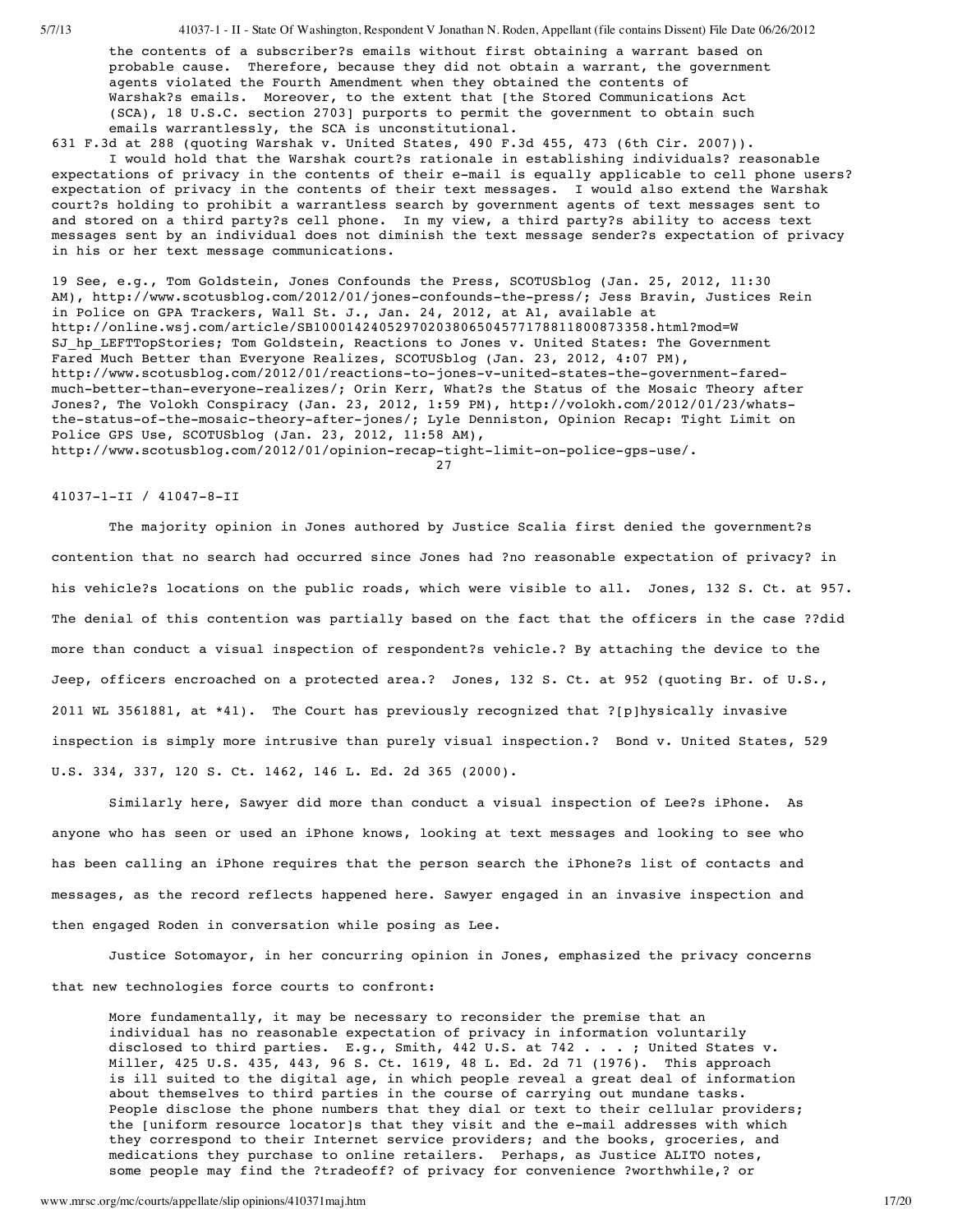come to accept this ?diminution of privacy? as ?inevitable,? and perhaps not. I for

28

41037-1-II / 41047-8-II

one doubt that people would accept without complaint the warrantless disclosure to the Government of a list of every Web site they had visited in the last week, or month, or year. But whatever the societal expectations, they can attain constitutionally protected status only if our Fourth Amendment jurisprudence ceases to treat secrecy as a prerequisite for privacy. I would not assume that all information voluntarily disclosed to some member of the public for a limited purpose is, for that reason alone, disentitled to Fourth Amendment protection.

132 S. Ct. at 957.

I agree with Justice Sotomayer and would hold that such information should not be disentitled to state constitutional protection either. I would hold under both article 1, section 7 and the Fourth Amendment that the State violated Roden?s privacy rights and that the fruit of the illegal search of Lee?s iPhone should have been suppressed.

VI. The Prevalence of Text Messages Requires a New Look at Privacy Protections

Holding that Roden consented to Sawyer recording his text messages to Lee simply fails to take into account evolving notions of privacy in a society increasingly reliant on electronic forms of communication. For example, in Quon, amici curiae in support of respondent Quon presented statistical data on the prevalence of electronic forms of communication to support the argument that society recognizes an expectation of privacy in text messages. The amicus brief

states:

A 2009 survey found that 85% of adults owned a mobile phone. Approximately nine out of ten adults use a mobile phone and one in seven adults owns only a mobile phone. Furthermore, 14.5% of American homes received ?all or almost all? calls on wireless telephones, even if there also was a landline telephone in the house. Stephen J. Blumberg & Julian Luke, Wireless Substitution: Early Release of Estimates From the National Health Interview Survey, CDC National Center for Health Statistics, July-December 2008, http:// tiny.cc/cdcnihstats.

Texting, along with the related services for transmitting photos and videos between phones, has become an extremely popular form of communication, with an average of 4.1 billion text messages sent and received in the nation each day. Many Americans today use text messages to convey information that 29

41037-1-II / 41047-8-II

. . . .

formerly would have been the subject of an oral telephone conversation. According to a 2008 Nielson Mobile survey, U.S. mobile subscribers ?sent and received on average 357 text messages per month [in the second quarter of 2008], compared with making and receiving 204 phone calls a month. Marguerite Reardon, Americans Text More Than They Talk, CNET, Sept. 22, 2008, http://tiny.cc/CNET.

Br. of Electronic Frontier Foundation et. al. as Amici Curiae in Support of Resp?ts, Quon, No. 08- 1332, 2010 WL 1063463, at \*6-8 (U.S. Mar. 23, 2010) (Br. of EFF) (internal footnotes omitted and one citation omitted).

Statistical data on the prevalence of electronic communications clearly demonstrate that the sending and receiving of text messages on a cell phone, ?texting,?20 has become the predominant form of communication.21 And American teen-agers, in particular, engage in substantially more text messages per day than phone calls, and certainly more than letters.22 This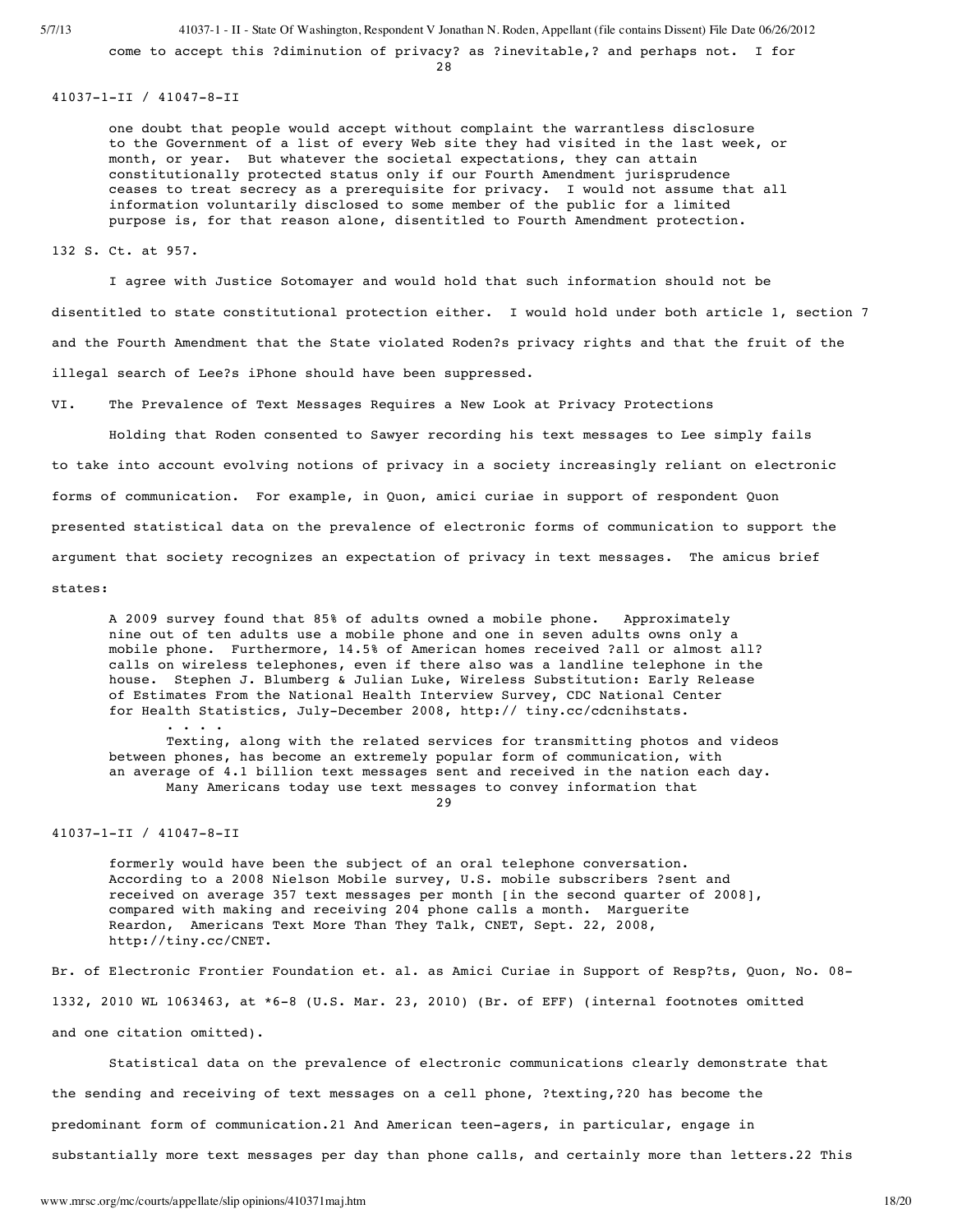5/7/13 41037-1 - II - State Of Washington, Respondent V Jonathan N. Roden, Appellant (file contains Dissent) File Date 06/26/2012 emerging data establishes, and courts cannot ignore, a clear shift in Americans? private communications from older forms of postal mail, telephone and face-to-face conversations to text and e-mail messages generated and stored on smartphones. Br. of EFF, 2010 WL 10633463, at \*10; see generally Katharine M. O?Connor, Note, :o OMG They Searched My Txts: Unraveling the Search and Seizure of Text Messages, 2010 U. of Ill. L. Rev. 685, 687-88.

Courts must analyze these new forms of communication within the context of our

20 Text messaging, also known as short message service (SMS ) or ?texting,? uses cell phones or pagers to send and receive electronic written messages.

21 Text message use is expected to continue to surge. ?One study estimated that there were 5 trillion SMS texts sent worldwide in 2009 and that there will be more than 10 trillion SMS texts sent worldwide in 2013.? Br. of EFF, 2010 WL 10633463, at \*9. 22 One study found that American teen-agers sent an average of 3,146 texts per month. Br. of EFF, 2010 WL 10633463, at \*9.

30

# 41037-1-II / 41047-8-II

society?s evolving and existing expectations of privacy.23 As the Supreme Court recognized in Quon, ?Rapid changes in the dynamics of communication and information transmission are evident not just in the technology itself but in what society accepts as proper behavior.? 130 S. Ct. at 2629; see also United States v. Warshak, 631 F.3d 266, 285 (6th Cir. 2010) (?[T]he Fourth Amendment must keep pace with the inexorable march of technological progress, or its guarantees will wither and perish.?) (citing Kyllo v. United States, 533 U.S. 27, 34, 121 S. Ct. 2039, 150 L. Ed. 2d 94 (2001)).

Never would our constitutional framers have anticipated that technology would expose citizens to nonconsensual and unexamined State intrusion into their private affairs. Recognizing the prevalence of individual electronic communication on handheld computers, i.e., smartphones, and society?s evolving notions of privacy in those communications, I would hold that the officer?s warrantless search of Lee?s iPhone to obtain Roden?s text messages and his address violated Roden?s privacy interests absent an exception to the warrant requirement.

Broadly interpreted, the majority?s holding provides that all citizens of this state consent to police intrusion of their cell phone communications and that they have no expectation of privacy in any form of electronic communication under either the Privacy Act, or our state or federal constitution. That holding undermines every individual?s legitimate privacy interests in communications afforded by evolving and existing technology.24

23 Well established case law under the Fourth Amendment provides that a sender of a letter or other sealed package has a reasonable, and legitimate, expectation of privacy in those articles until they are delivered to the recipient. See, e.g., United States v. Jacobsen, 466 U.S. 109, 114, 104 S. Ct. 1652, 80 L. Ed. 2d 85 (1984). This doctrine is unworkable in the electronic communication context because electronic messages are delivered nearly instantaneously and thus, would leave the sender of electronic communications with no expectation of privacy.

31

41037-1-II / 41047-8-II

Accordingly, I dissent.